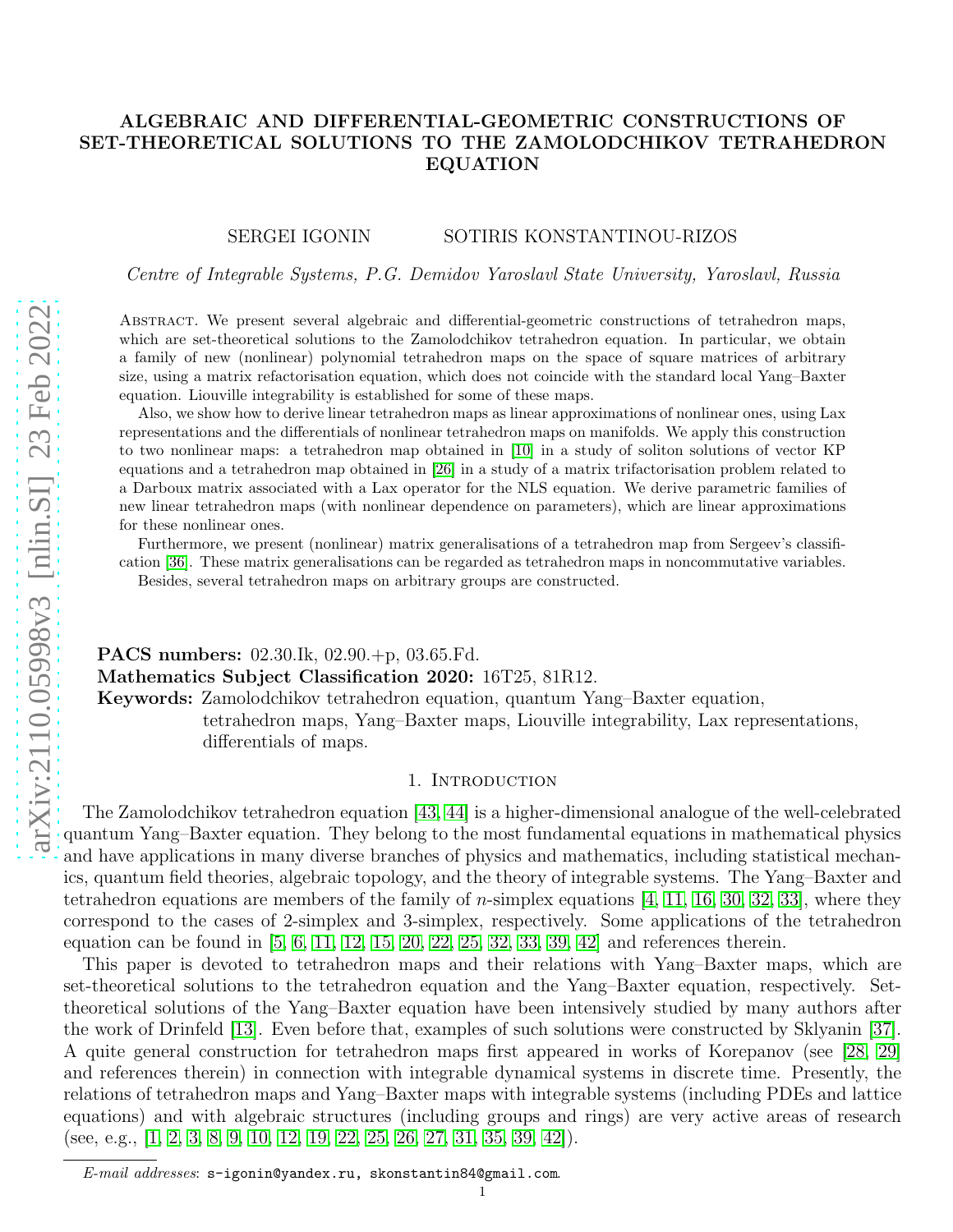In this paper we present several algebraic and differential-geometric constructions of tetrahedron maps. Some of our constructions of tetrahedron maps use Yang–Baxter maps as an auxiliary tool. The paper is organised as follows.

Section [2](#page-2-0) contains the definitions of Yang–Baxter and tetrahedron maps and recalls some basic properties of them.

Section [3.1](#page-3-0) recalls the well-known method to construct tetrahedron maps by means of the matrix local Yang–Baxter equation written as a matrix refactorisation [\[22,](#page-19-10) [36,](#page-20-0) [12,](#page-19-7) [26\]](#page-19-1).

In Section [3.2](#page-5-0) we present a modification of this method. Namely, in Section [3.2](#page-5-0) we find new tetrahedron maps by means of other matrix refactorisations, which are similar to the local Yang–Baxter equation, but do not coincide with it. The following notation is used.

- K is a field. Usually, K is either  $\mathbb R$  or  $\mathbb C$ , but one can consider also arbitrary fields.
- $\mathbb{Z}_{>0}$  is the set of positive integers.
- $\mathbf{1}_n$  is the  $n \times n$  identity matrix for  $n \in \mathbb{Z}_{>0}$ .
- $\text{Mat}_n(\mathbb{K})$  is the set of  $n \times n$  matrices with entries from K.

For any  $n, m \in \mathbb{Z}_{>0}$  we consider the matrix refactorisation equation [\(20\)](#page-5-1) with [\(19\)](#page-5-2), where  $\mathbf{A}_n$ ,  $\mathbf{B}_n$ ,  $\mathbf{C}_n$ ,  $\mathbf{D}_n$  are  $n \times n$  matrix-functions on a set W. (That is,  $\mathbf{A}_n$ ,  $\mathbf{B}_n$ ,  $\mathbf{C}_n$ ,  $\mathbf{D}_n$  are maps from W to  $\text{Mat}_n(\mathbb{K})$ .) In the case  $m \neq n$  the matrices [\(19\)](#page-5-2) are different from [\(5\)](#page-3-1), and, therefore, equation [\(20\)](#page-5-1) does not coincide with the standard matrix local Yang–Baxter equation [\(6\)](#page-3-2).

Using equation [\(20\)](#page-5-1) with [\(19\)](#page-5-2) in the case when  $W = \text{Mat}_n(\mathbb{K})$  and

<span id="page-1-0"></span>(1) 
$$
\mathbf{A}_n, \mathbf{B}_n, \mathbf{C}_n, \mathbf{D}_n: \operatorname{Mat}_n(\mathbb{K}) \to \operatorname{Mat}_n(\mathbb{K}),
$$

$$
\mathbf{A}_n(X) = \mathbf{1}_n, \qquad \mathbf{B}_n(X) = X, \qquad \mathbf{C}_n(X) = 0, \qquad \mathbf{D}_n(X) = \mathbf{1}_n, \qquad X \in \operatorname{Mat}_n(\mathbb{K}),
$$

we obtain the following new polynomial tetrahedron maps:

- [\(25\)](#page-6-0) for  $m \in \{1, ..., n\}$ ,
- [\(26\)](#page-6-1) for  $m \in \{n+1, \ldots, 2n-1\}.$

In our opinion, it is interesting to see that such a nonstandard matrix refactorisation equation gives tetrahedron maps.

In Section [3.3](#page-6-2) we prove Liouville integrability

- for the map [\(25\)](#page-6-0) in the case  $1 \leq m \leq n/2$  in Theorem [3.4,](#page-7-0)
- for the map [\(26\)](#page-6-1) in the case  $3n/2 \le m \le 2n-1$  in Theorem [3.7.](#page-8-0)

Examples [3.5,](#page-8-1) [3.6,](#page-8-2) [3.8,](#page-9-0) [3.9](#page-9-1) clarify these results for small values of n, m.

We use the standard notion of Liouville integrability for maps on manifolds (see, e.g., [\[14,](#page-19-22) [27,](#page-19-21) [40\]](#page-20-11) and references therein). This notion is presented in Definition [3.3.](#page-6-3) Recall that Liouville integrability plays essential roles in classical mechanics and in the theory of integrable maps (see, e.g., [\[14,](#page-19-22) [17,](#page-19-23) [23,](#page-19-24) [27,](#page-19-21) [40\]](#page-20-11)). We think that new examples of Liouville integrable maps satisfying the tetrahedron equation make valuable contribution in clarifying the interplay between the classical Liouville integrability and the 3-dimensional discrete integrability encoded in the tetrahedron equation.

In Section [3.1](#page-3-0) we construct also new tetrahedron maps [\(10\)](#page-4-0), [\(12\)](#page-4-1), which are matrix generalisations of the map [\(8\)](#page-3-3) from Sergeev's classification [\[36\]](#page-20-0).

As shown in Proposition [3.2,](#page-4-2) in [\(10\)](#page-4-0), [\(12\)](#page-4-1) one can replace  $\text{Mat}_n(\mathbb{K})$  by an arbitrary associative ring  $\mathcal A$ with a unit. As a result, we get the maps  $(14)$ ,  $(16)$ , which can be regarded as tetrahedron maps in noncommutative variables.

It is known that the local Yang–Baxter equation [\[32\]](#page-20-4) can be viewed as a "Lax equation" or "Lax system" for the tetrahedron equation (see, e.g., [\[11\]](#page-19-3) and references therein). This allows one to introduce the notion of Lax representations for tetrahedron maps, see Remark [5.10](#page-14-0) for details.

In Section [5](#page-10-0) we show how to derive linear tetrahedron maps as linear approximations of nonlinear ones, using Lax representations and results of [\[18\]](#page-19-25) on the differentials of nonlinear tetrahedron maps on manifolds. In our opinion, this connection between Lax representations and the construction of linear tetrahedron maps as linear approximations of nonlinear ones is interesting and deserves attention. (As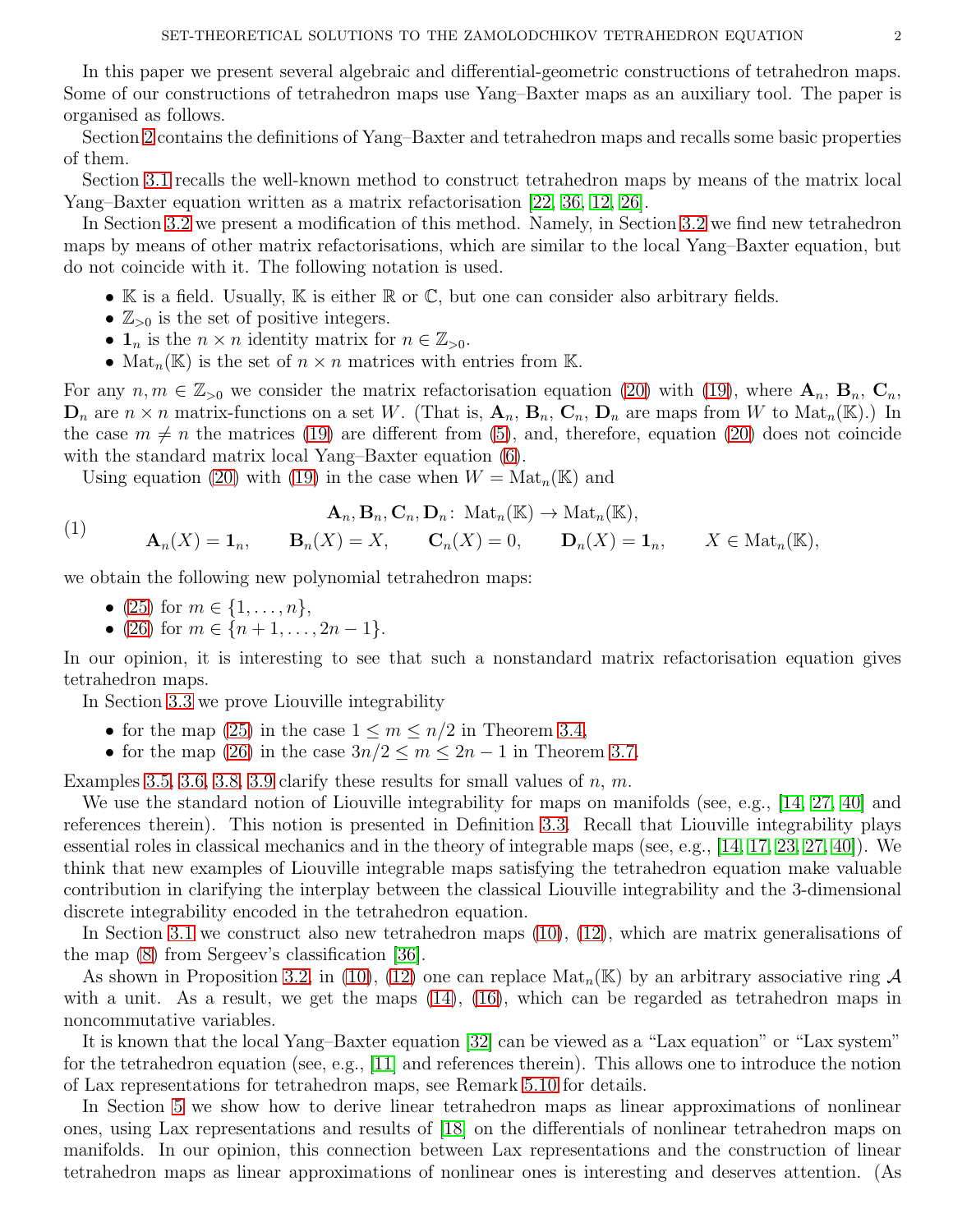discussed in Remark [5.13,](#page-17-0) Lax representations were not considered in [\[18\]](#page-19-25).) In Examples [5.11,](#page-14-1) [5.12](#page-15-0) we apply this construction to two nonlinear maps:

- a tetrahedron map obtained in [\[10\]](#page-19-0) in a study of soliton solutions of vector Kadomtsev–Petviashvili (KP) equations;
- a tetrahedron map obtained in [\[26\]](#page-19-1) in a study of a matrix trifactorisation problem related to a Darboux matrix associated with a Lax operator for the nonlinear Schrödinger (NLS) equation.

As a result, one derives parametric families of new linear tetrahedron maps [\(70\)](#page-15-1), [\(77\)](#page-16-0), [\(78\)](#page-16-1), which are linear approximations for these nonlinear ones. The obtained parametric families of linear tetrahedron maps [\(70\)](#page-15-1), [\(77\)](#page-16-0), [\(78\)](#page-16-1) depend nonlinearly on the parameters  $q, q_1, q_2$ .

Relations with results of [\[18\]](#page-19-25) are discussed in Remark [5.13.](#page-17-0) Note that linear approximations of nonlinear Yang–Baxter maps were considered in [\[27,](#page-19-21) [7\]](#page-19-26).

In Section [4](#page-9-2) we construct new tetrahedron maps [\(44\)](#page-10-1) on an arbitrary group G.

Section [6](#page-17-1) contains proofs of Proposition [2.4](#page-3-4) and Theorem [4.1.](#page-10-2)

<span id="page-2-0"></span>Section [7](#page-18-0) concludes the paper with suggestions on how the results of this paper can be extended.

### 2. Preliminaries

For any set S and  $n \in \mathbb{Z}_{>0}$ , we use the notation  $S^n = S \times S \times \cdots \times S$  $\overbrace{n}$ . Also, we denote by  $Id_S: S \to S$ 

the identity map.

Let  $W$  be a set. A Yang–Baxter map is a map

<span id="page-2-1"></span>
$$
Y: W \times W \to W \times W, \qquad Y(x, y) = (u(x, y), v(x, y)), \qquad x, y \in W,
$$

satisfying the Yang–Baxter equation

(2) 
$$
Y^{12} \circ Y^{13} \circ Y^{23} = Y^{23} \circ Y^{13} \circ Y^{12}.
$$

The terms  $Y^{12}$ ,  $Y^{13}$ ,  $Y^{23}$  in [\(2\)](#page-2-1) are maps  $W^3 \to W^3$  defined as follows

$$
Y^{12}(x, y, z) = (u(x, y), v(x, y), z), \qquad Y^{23}(x, y, z) = (x, u(y, z), v(y, z)),
$$
  

$$
Y^{13}(x, y, z) = (u(x, z), y, v(x, z)), \qquad x, y, z \in W.
$$

A tetrahedron map is a map

<span id="page-2-2"></span>
$$
T: W^3 \to W^3
$$
,  $T(x, y, z) = (f(x, y, z), g(x, y, z), h(x, y, z)),$   $x, y, z \in W$ ,

satisfying the (Zamolodchikov) tetrahedron equation

(3) 
$$
T^{123} \circ T^{145} \circ T^{246} \circ T^{356} = T^{356} \circ T^{246} \circ T^{145} \circ T^{123}.
$$

Here  $T^{ijk}: W^6 \to W^6$  for  $i, j, k = 1, \ldots, 6, i < j < k$ , is the map acting as T on the *i*th, *j*th, *k*th factors of the Cartesian product  $W^6$  and acting as identity on the remaining factors. For instance,

$$
T^{246}(x, y, z, r, s, t) = (x, f(y, r, t), z, g(y, r, t), s, h(y, r, t)), \qquad x, y, z, r, s, t \in W.
$$

Sometimes we write  $T((x, y, z))$  instead of  $T(x, y, z)$ , in order to emphasise that we apply T to a given point  $(x, y, z) \in W^3$ .

<span id="page-2-4"></span>**Proposition 2.1** ([\[25\]](#page-19-11)). Consider the permutation map

$$
P^{13}: W^3 \to W^3
$$
,  $P^{13}(a_1, a_2, a_3) = (a_3, a_2, a_1)$ ,  $a_i \in W$ .

If a map  $T: W^3 \to W^3$  satisfies the tetrahedron equation [\(3\)](#page-2-2) then  $\tilde{T} = P^{13} \circ T \circ P^{13}$  obeys this equation as well.

<span id="page-2-5"></span><span id="page-2-3"></span>**Proposition 2.2** ([\[25\]](#page-19-11)). Let  $T: W^3 \to W^3$  be a tetrahedron map. Suppose that a map  $\sigma: W \to W$  satisfies (4)  $(\sigma \times \sigma \times \sigma) \circ T \circ (\sigma \times \sigma \times \sigma) = T, \qquad \sigma \circ \sigma = \text{Id}_W.$ 

Note that, since  $\sigma \circ \sigma = \text{Id}_W$ , the relation  $(\sigma \times \sigma \times \sigma) \circ T \circ (\sigma \times \sigma \times \sigma) = T$  is equivalent to  $(\sigma \times \sigma \times \sigma) \circ T =$  $T \circ (\sigma \times \sigma \times \sigma)$ , hence [\(4\)](#page-2-3) means that  $\sigma$  is an involutive symmetry of T.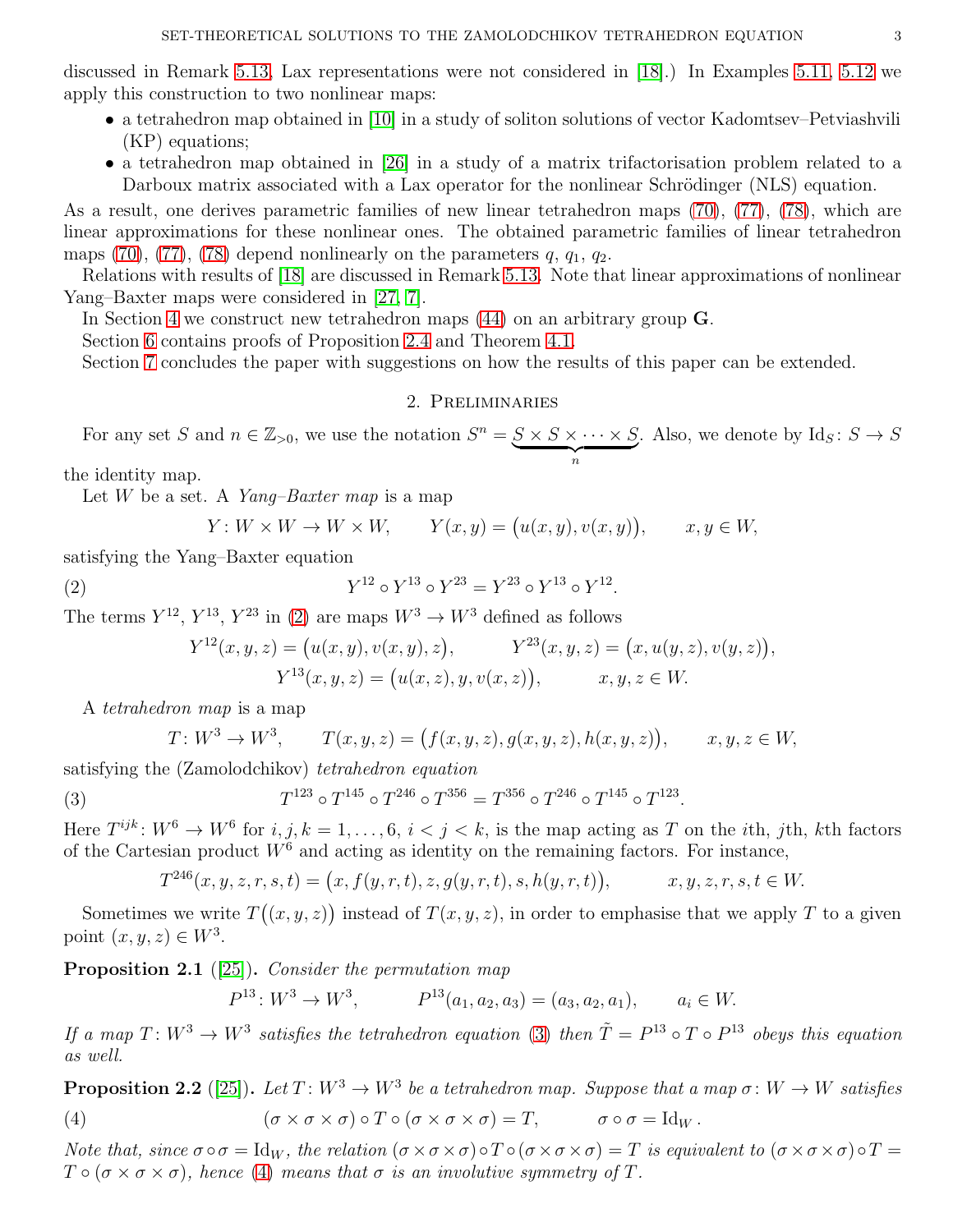Then

$$
\tilde{T} = (\sigma \times \mathrm{Id}_W \times \sigma) \circ T \circ (\mathrm{Id}_W \times \sigma \times \mathrm{Id}_W), \qquad \hat{T} = (\mathrm{Id}_W \times \sigma \times \mathrm{Id}_W) \circ T \circ (\sigma \times \mathrm{Id}_W \times \sigma)
$$

are tetrahedron maps.

The statement of Proposition [2.3](#page-3-5) is well known. A proof can be found, e.g., in [\[18\]](#page-19-25).

<span id="page-3-5"></span>**Proposition 2.3.** Let 
$$
Y: W^2 \to W^2
$$
 be a Yang-Baster map. Then the maps

$$
Y^{12} = Y \times \text{Id}_W : W^3 \to W^3
$$
,  $Y^{23} = \text{Id}_W \times Y : W^3 \to W^3$ 

are tetrahedron maps.

The result of Proposition [2.4](#page-3-4) is also well known, but for completeness we present a proof for it in Section [6.1.](#page-17-2)

<span id="page-3-7"></span><span id="page-3-4"></span>**Proposition 2.4.** Let  $T: W^3 \to W^3$  be an invertible map satisfying the tetrahedron equation [\(3\)](#page-2-2). Then the inverse map  $T^{-1}$ :  $W^3 \to W^3$  obeys this equation as well.

3. Tetrahedron maps related to matrix refactorisations

<span id="page-3-0"></span>3.1. Tetrahedron maps associated with the matrix local Yang–Baxter equation. In this subsection we construct new tetrahedron maps by means of the well-known method based on the matrix local Yang–Baxter equation written as a matrix refactorisation [\[22,](#page-19-10) [36,](#page-20-0) [12,](#page-19-7) [26\]](#page-19-1). In Subsection [3.2](#page-5-0) we find new tetrahedron maps by means of other matrix refactorisations, which are similar to the local Yang–Baxter equation, but do not coincide with it.

Let K be a field. For any  $n \in \mathbb{Z}_{>0}$  we denote by  $\text{Mat}_n(\mathbb{K})$  the set of  $n \times n$  matrices with entries from K. Let  $\mathbf{1}_n$  be the  $n \times n$  identity matrix.

Consider a set W and maps  $\mathbf{A}_n, \mathbf{B}_n, \mathbf{C}_n, \mathbf{D}_n : W \to \text{Mat}_n(\mathbb{K})$  for some  $n \in \mathbb{Z}_{>0}$ . That is,  $\mathbf{A}_n, \mathbf{B}_n, \mathbf{C}_n, \mathbf{D}_n$ are  $n \times n$  matrix-functions on the set W. Then we have the corresponding  $2n \times 2n$  matrix-function

$$
\mathbf{L} = \begin{pmatrix} \mathbf{A}_n & \mathbf{B}_n \\ \mathbf{C}_n & \mathbf{D}_n \end{pmatrix} : W \to \text{Mat}_{2n}(\mathbb{K})
$$

and the  $3n \times 3n$  matrix-functions  $\mathbf{L}^{12}$ ,  $\mathbf{L}^{13}$ ,  $\mathbf{L}^{23}$ :  $W \to \text{Mat}_{3n}(\mathbb{K})$ 

<span id="page-3-1"></span>(5) 
$$
\mathbf{L}^{12} = \begin{pmatrix} \mathbf{A}_n & \mathbf{B}_n & 0 \\ \mathbf{C}_n & \mathbf{D}_n & 0 \\ 0 & 0 & \mathbf{1}_n \end{pmatrix}, \qquad \mathbf{L}^{13} = \begin{pmatrix} \mathbf{A}_n & 0 & \mathbf{B}_n \\ 0 & \mathbf{1}_n & 0 \\ \mathbf{C}_n & 0 & \mathbf{D}_n \end{pmatrix}, \qquad \mathbf{L}^{23} = \begin{pmatrix} \mathbf{1}_n & 0 & 0 \\ 0 & \mathbf{A}_n & \mathbf{B}_n \\ 0 & \mathbf{C}_n & \mathbf{D}_n \end{pmatrix}.
$$

Consider the corresponding local Yang–Baxter equation

<span id="page-3-2"></span>(6) 
$$
\mathbf{L}^{12}(x) \cdot \mathbf{L}^{13}(y) \cdot \mathbf{L}^{23}(z) = \mathbf{L}^{23}(\hat{z}) \cdot \mathbf{L}^{13}(\hat{y}) \cdot \mathbf{L}^{12}(\hat{x}), \qquad x, y, z, \hat{x}, \hat{y}, \hat{z} \in W.
$$

To our knowledge, in all available examples the following property is valid: Suppose that equation [\(6\)](#page-3-2) determines a map

<span id="page-3-6"></span>(7) 
$$
\mathbb{T}: W \times W \times W \to W \times W \times W, \qquad \mathbb{T}((x, y, z)) = (\hat{x}, \hat{y}, \hat{z}),
$$

in the sense that equation [\(6\)](#page-3-2) is equivalent to the relation  $(\hat{x}, \hat{y}, \hat{z}) = \mathbb{T}((x, y, z))$ . Then the map [\(7\)](#page-3-6) satisfies the tetrahedron equation [\(3\)](#page-2-2).

One can expect that this property holds in general under some non-degeneracy conditions, but we do not find a detailed general proof in the available literature. When we get a map [\(7\)](#page-3-6) arising from [\(6\)](#page-3-2), we check separately that the map satisfies the tetrahedron equation.

**Example 3.1.** Let  $n = 1$  and  $W = K$ . Following [\[36\]](#page-20-0), fix a constant  $k \in K$  and consider the  $2 \times 2$ matrix-function

$$
\mathbf{L}: \mathbb{K} \to \text{Mat}_2(\mathbb{K}), \qquad \mathbf{L}(x) = \begin{pmatrix} 1 & x \\ 0 & k \end{pmatrix}, \qquad x \in \mathbb{K}.
$$

As shown in [\[36\]](#page-20-0), the corresponding local Yang–Baxter equation [\(6\)](#page-3-2) determines the tetrahedron map

<span id="page-3-3"></span>(8)  $\mathbb{T}: \mathbb{K}^3 \to \mathbb{K}^3$ ,  $(x, y, z) \mapsto (\hat{x}, \hat{y}, \hat{z}) = (x, ky + xz, z).$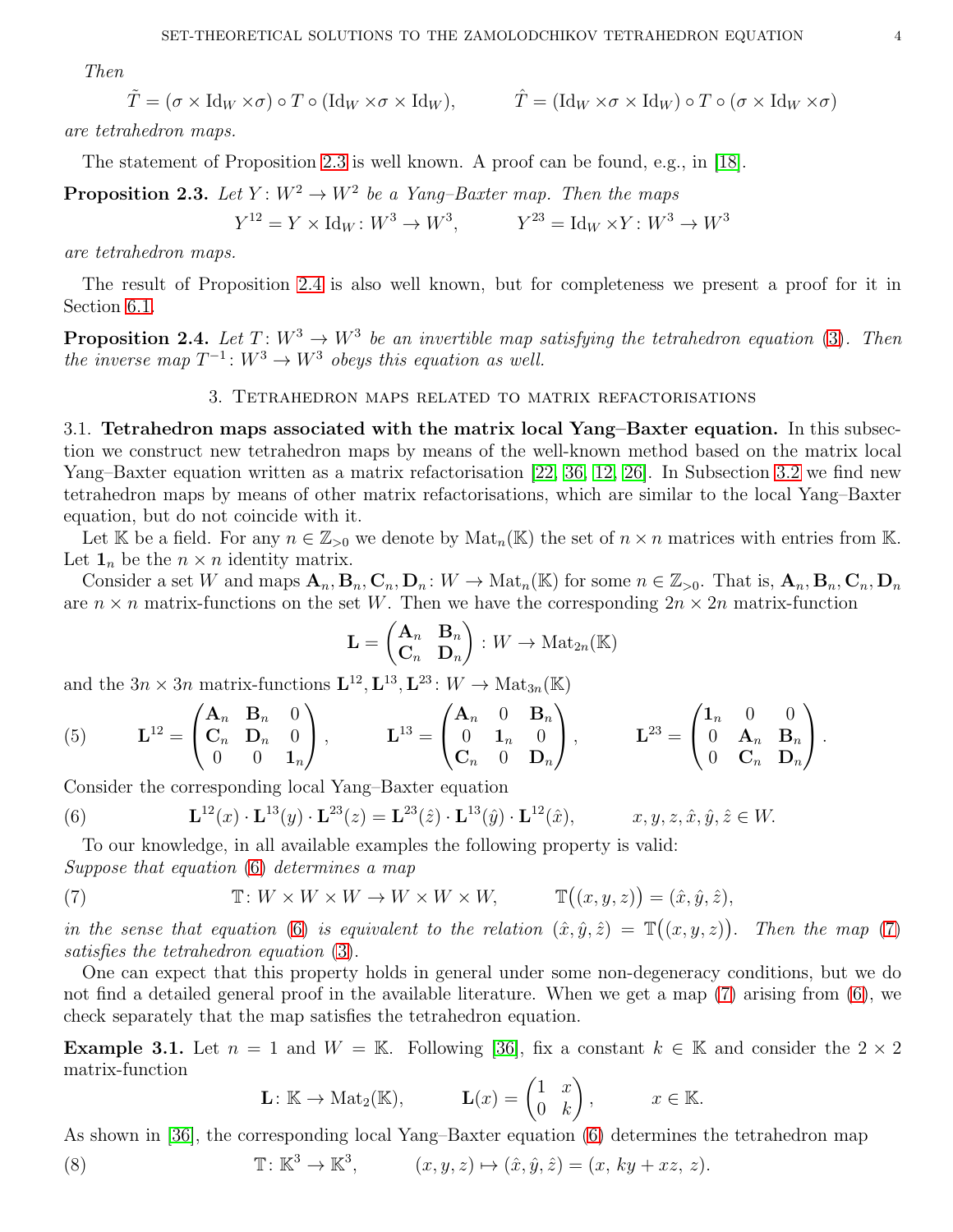As noticed in [\[36\]](#page-20-0), if  $k \neq 0$ , then the map [\(8\)](#page-3-3) is invertible, and the inverse map

(9) 
$$
(\mathbb{T})^{-1} : \mathbb{K}^3 \to \mathbb{K}^3
$$
,  $(\hat{x}, \hat{y}, \hat{z}) \mapsto (x, y, z) = (\hat{x}, \frac{1}{k}(\hat{y} - \hat{x}\hat{z}), \hat{z}),$ 

satisfies the tetrahedron equation as well.

Now let  $n \in \mathbb{Z}_{>0}$  and  $W = \text{Mat}_n(\mathbb{K})$ . To construct matrix generalisations of the map [\(8\)](#page-3-3), fix a nondegenerate  $n \times n$  matrix  $K \in Mat_n(\mathbb{K})$  and consider the  $2n \times 2n$  matrix-function

$$
\mathbf{L}_K\colon \operatorname{Mat}_n(\mathbb{K}) \to \operatorname{Mat}_{2n}(\mathbb{K}), \qquad \mathbf{L}_K(X) = \begin{pmatrix} \mathbf{1}_n & X \\ 0 & K \end{pmatrix}, \qquad X \in \operatorname{Mat}_n(\mathbb{K}).
$$

We have

$$
\mathbf{L}_{K}^{12}(X) \cdot \mathbf{L}_{K}^{13}(Y) \cdot \mathbf{L}_{K}^{23}(Z) = \begin{pmatrix} \mathbf{1}_{n} & X & 0 \\ 0 & K & 0 \\ 0 & 0 & \mathbf{1}_{n} \end{pmatrix} \begin{pmatrix} \mathbf{1}_{n} & 0 & Y \\ 0 & \mathbf{1}_{n} & 0 \\ 0 & 0 & K \end{pmatrix} \begin{pmatrix} \mathbf{1}_{n} & 0 & 0 \\ 0 & \mathbf{1}_{n} & Z \\ 0 & 0 & K \end{pmatrix} = \begin{pmatrix} \mathbf{1}_{n} & X & XZ + YK \\ 0 & K & KZ \\ 0 & 0 & K^{2} \end{pmatrix},
$$

$$
\mathbf{L}_{K}^{23}(\hat{Z}) \cdot \mathbf{L}_{K}^{13}(\hat{Y}) \cdot \mathbf{L}_{K}^{12}(\hat{X}) = \begin{pmatrix} \mathbf{1}_{n} & 0 & 0 \\ 0 & \mathbf{1}_{n} & \hat{Z} \\ 0 & 0 & K \end{pmatrix} \begin{pmatrix} \mathbf{1}_{n} & 0 & \hat{Y} \\ 0 & \mathbf{1}_{n} & 0 \\ 0 & 0 & K \end{pmatrix} \begin{pmatrix} \mathbf{1}_{n} & \hat{X} & 0 \\ 0 & K & 0 \\ 0 & 0 & 1 \end{pmatrix} = \begin{pmatrix} \mathbf{1}_{n} & \hat{X} & \hat{Y} \\ 0 & K & \hat{Z}K \\ 0 & 0 & K^{2} \end{pmatrix},
$$

$$
X, Y, Z, \hat{X}, \hat{Y}, \hat{Z} \in \text{Mat}_{n}(\mathbb{K}).
$$

<span id="page-4-0"></span>The local Yang–Baxter equation  ${\bf L}_K^{12}(X) \cdot {\bf L}_K^{13}(Y) \cdot {\bf L}_K^{23}(Z) = {\bf L}_K^{23}(\hat{Z}) \cdot {\bf L}_K^{13}(\hat{Y}) \cdot {\bf L}_K^{12}(\hat{X})$  gives the map (10)  $\mathbb{T}_K: (\text{Mat}_n(\mathbb{K}))^3 \to (\text{Mat}_n(\mathbb{K}))^3, \quad (X, Y, Z) \mapsto (\hat{X}, \hat{Y}, \hat{Z}) = (X, YK + XZ, KZK^{-1}).$ 

It is easy to verify that the map [\(10\)](#page-4-0) satisfies the tetrahedron equation.

By Proposition [2.4,](#page-3-4) the inverse map

(11) 
$$
(\mathbb{T}_K)^{-1} : (\text{Mat}_n(\mathbb{K}))^3 \to (\text{Mat}_n(\mathbb{K}))^3,
$$

$$
(\hat{X}, \hat{Y}, \hat{Z}) \mapsto (X, Y, Z) = (\hat{X}, \hat{Y}K^{-1} - \hat{X}K^{-1}\hat{Z}, K^{-1}\hat{Z}K),
$$

obeys the tetrahedron equation as well.

Now consider the permutation map  $P^{13}$ :  $({\rm Mat}_n(\mathbb{K}))^3 \to ({\rm Mat}_n(\mathbb{K}))^3$ ,  $(X, Y, Z) \mapsto (Z, Y, X)$ . Applying Proposition [2.1](#page-2-4) to [\(10\)](#page-4-0), we see that the map

<span id="page-4-1"></span>(12)  
\n
$$
\tilde{\mathbb{T}}_K = P^{13} \circ \mathbb{T}_K \circ P^{13} : (\text{Mat}_n(\mathbb{K}))^3 \to (\text{Mat}_n(\mathbb{K}))^3,
$$
\n
$$
(X, Y, Z) \mapsto (\hat{X}, \hat{Y}, \hat{Z}) = (K X K^{-1}, Y K + Z X, Z),
$$

also satisfies the tetrahedron equation. By Proposition [2.4,](#page-3-4) the inverse map

<span id="page-4-5"></span>(13) 
$$
(\tilde{T}_K)^{-1} : (\text{Mat}_n(\mathbb{K}))^3 \to (\text{Mat}_n(\mathbb{K}))^3, (\hat{X}, \hat{Y}, \hat{Z}) \mapsto (X, Y, Z) = (K^{-1}\hat{X}K, \hat{Y}K^{-1} - \hat{Z}K^{-1}\hat{X}, \hat{Z}),
$$

obeys the tetrahedron equation as well.

The maps  $(10)$ ,  $(12)$  are matrix generalisations of  $(8)$ .

Let A be an associative ring with a unit. Let  $K \in \mathcal{A}$  be an invertible element. Replacing  $\text{Mat}_n(\mathbb{K})$  by A in  $(10)$ – $(13)$ , we obtain the following result.

<span id="page-4-2"></span>**Proposition 3.2.** For any associative ring A with a unit and any invertible element  $K \in \mathcal{A}$ , we have the tetrahedron maps

<span id="page-4-3"></span>(14) 
$$
\mathbb{T}_K: (\mathcal{A})^3 \to (\mathcal{A})^3, \qquad (X, Y, Z) \mapsto (\hat{X}, \hat{Y}, \hat{Z}) = (X, YK + XZ, KZK^{-1}),
$$

(15) 
$$
(\mathbb{T}_K)^{-1} : (\mathcal{A})^3 \to (\mathcal{A})^3, \quad (\hat{X}, \hat{Y}, \hat{Z}) \mapsto (X, Y, Z) = (\hat{X}, \hat{Y}K^{-1} - \hat{X}K^{-1}\hat{Z}, K^{-1}\hat{Z}K),
$$

<span id="page-4-4"></span>(16) 
$$
\tilde{\mathbb{T}}_K \colon (\mathcal{A})^3 \to (\mathcal{A})^3, \qquad (X, Y, Z) \mapsto (\hat{X}, \hat{Y}, \hat{Z}) = (K X K^{-1}, Y K + Z X, Z),
$$

<span id="page-4-6"></span>(17) 
$$
(\tilde{\mathbb{T}}_K)^{-1} : (\mathcal{A})^3 \to (\mathcal{A})^3, \quad (\hat{X}, \hat{Y}, \hat{Z}) \mapsto (X, Y, Z) = (K^{-1}\hat{X}K, \hat{Y}K^{-1} - \hat{Z}K^{-1}\hat{X}, \hat{Z}).
$$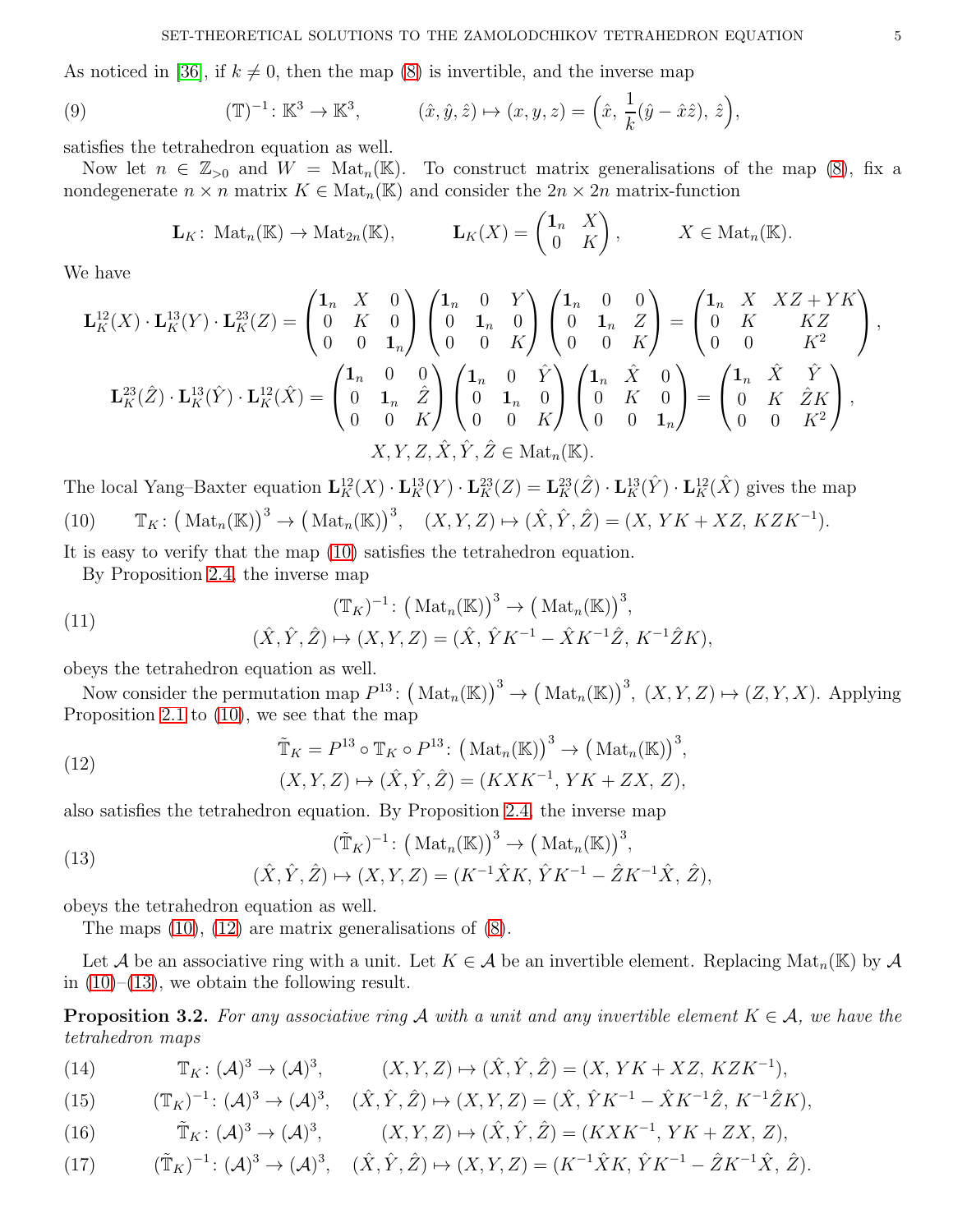One can say that  $(14)–(17)$  $(14)–(17)$  $(14)–(17)$  are tetrahedron maps in noncommuting variables X, Y, Z,  $\hat{X}$ ,  $\hat{Y}$ ,  $\hat{Z}$ .

<span id="page-5-0"></span>3.2. Tetrahedron maps associated with other matrix refactorisations. Let  $n, m \in \mathbb{Z}_{>0}$ . Consider a set W and maps  $\mathbf{A}_n$ ,  $\mathbf{B}_n$ ,  $\mathbf{C}_n$ ,  $\mathbf{D}_n$ :  $W \to \text{Mat}_n(\mathbb{K})$ . One has the corresponding map

<span id="page-5-3"></span>(18) 
$$
\mathbf{L}_n: W \to \text{Mat}_{2n}(\mathbb{K}), \qquad \mathbf{L}_n(x) = \begin{pmatrix} \mathbf{A}_n(x) & \mathbf{B}_n(x) \\ \mathbf{C}_n(x) & \mathbf{D}_n(x) \end{pmatrix}, \qquad x \in W.
$$

Now we introduce the maps  $\mathbf{L}_{n,m}^{12}, \mathbf{L}_{n,m}^{13}, \mathbf{L}_{n,m}^{23} : W \to \text{Mat}_{2n+m}(\mathbb{K})$  given by

<span id="page-5-2"></span>(19) 
$$
\mathbf{L}_{n,m}^{12} = \begin{pmatrix} \mathbf{A}_n & \mathbf{B}_n & 0 \\ \mathbf{C}_n & \mathbf{D}_n & 0 \\ 0 & 0 & \mathbf{1}_m \end{pmatrix}, \quad \mathbf{L}_{n,m}^{13} = \begin{pmatrix} \mathbf{A}_n & 0 & \mathbf{B}_n \\ 0 & \mathbf{1}_m & 0 \\ \mathbf{C}_n & 0 & \mathbf{D}_n \end{pmatrix}, \quad \mathbf{L}_{n,m}^{23} = \begin{pmatrix} \mathbf{1}_m & 0 & 0 \\ 0 & \mathbf{A}_n & \mathbf{B}_n \\ 0 & \mathbf{C}_n & \mathbf{D}_n \end{pmatrix}.
$$

Consider the following matrix refactorisation equation

<span id="page-5-1"></span>(20) 
$$
\mathbf{L}_{n,m}^{12}(x) \cdot \mathbf{L}_{n,m}^{13}(y) \cdot \mathbf{L}_{n,m}^{23}(z) = \mathbf{L}_{n,m}^{23}(\hat{z}) \cdot \mathbf{L}_{n,m}^{13}(\hat{y}) \cdot \mathbf{L}_{n,m}^{12}(\hat{x}), \qquad x, y, z, \hat{x}, \hat{y}, \hat{z} \in W.
$$

In the case  $m \neq n$  the matrices [\(19\)](#page-5-2) are different from [\(5\)](#page-3-1), and, therefore, the matrix refactorisation equation [\(20\)](#page-5-1) does not coincide with the matrix local Yang–Baxter equation [\(6\)](#page-3-2). Below we present new tetrahedron maps arising from equation [\(20\)](#page-5-1).

Let  $W = \text{Mat}_n(\mathbb{K})$ . We consider the map

<span id="page-5-4"></span>(21) 
$$
\mathbf{L}_n: \text{Mat}_n(\mathbb{K}) \to \text{Mat}_{2n}(\mathbb{K}), \qquad \mathbf{L}_n(X) = \begin{pmatrix} \mathbf{1}_n & X \\ 0 & \mathbf{1}_n \end{pmatrix}, \qquad X \in \text{Mat}_n(\mathbb{K}),
$$

which is of the form [\(18\)](#page-5-3) with  $\mathbf{A}_n$ ,  $\mathbf{B}_n$ ,  $\mathbf{C}_n$ ,  $\mathbf{D}_n$  given by [\(1\)](#page-1-0). Taking the corresponding matrices [\(19\)](#page-5-2), we see that in the case [\(21\)](#page-5-4) equation [\(20\)](#page-5-1) reads

<span id="page-5-5"></span>
$$
(22) \begin{pmatrix} \mathbf{1}_n & X & 0 \\ 0 & \mathbf{1}_n & 0 \\ 0 & 0 & \mathbf{1}_m \end{pmatrix} \begin{pmatrix} \mathbf{1}_n & 0 & Y \\ 0 & \mathbf{1}_m & 0 \\ 0 & 0 & \mathbf{1}_n \end{pmatrix} \begin{pmatrix} \mathbf{1}_m & 0 & 0 \\ 0 & \mathbf{1}_n & Z \\ 0 & 0 & \mathbf{1}_n \end{pmatrix} = \begin{pmatrix} \mathbf{1}_m & 0 & 0 \\ 0 & \mathbf{1}_n & \hat{Z} \\ 0 & 0 & \mathbf{1}_n \end{pmatrix} \begin{pmatrix} \mathbf{1}_n & 0 & \hat{Y} \\ 0 & \mathbf{1}_m & 0 \\ 0 & 0 & \mathbf{1}_n \end{pmatrix} \begin{pmatrix} \mathbf{1}_n & \hat{X} & 0 \\ 0 & \mathbf{1}_n & 0 \\ 0 & 0 & \mathbf{1}_m \end{pmatrix}, \quad X, Y, Z, \hat{X}, \hat{Y}, \hat{Z} \in \text{Mat}_n(\mathbb{K}).
$$

For given  $n \times n$  matrices X, Y, Z, equation [\(22\)](#page-5-5) does not determine  $n \times n$  matrices  $\hat{X}, \hat{Y}, \hat{Z}$  uniquely. In order to get a map of the form  $(X, Y, Z) \mapsto (\hat{X}, \hat{Y}, \hat{Z})$ , we need to add some extra equations to [\(22\)](#page-5-5).

For example, as shown below, one can get a map of the form  $(X, Y, Z) \mapsto (\hat{X}, \hat{Y}, \hat{Z})$ , if one adds the equations  $\hat{X} = X$ ,  $\hat{Z} = Z$  to [\(22\)](#page-5-5). Substituting  $\hat{X} = X$ ,  $\hat{Z} = Z$  in (22), we obtain

<span id="page-5-6"></span>
$$
(23) \begin{pmatrix} \mathbf{1}_n & X & 0 \\ 0 & \mathbf{1}_n & 0 \\ 0 & 0 & \mathbf{1}_m \end{pmatrix} \begin{pmatrix} \mathbf{1}_n & 0 & Y \\ 0 & \mathbf{1}_m & 0 \\ 0 & 0 & \mathbf{1}_n \end{pmatrix} \begin{pmatrix} \mathbf{1}_m & 0 & 0 \\ 0 & \mathbf{1}_n & Z \\ 0 & 0 & \mathbf{1}_n \end{pmatrix} = \begin{pmatrix} \mathbf{1}_m & 0 & 0 \\ 0 & \mathbf{1}_n & Z \\ 0 & 0 & \mathbf{1}_n \end{pmatrix} \begin{pmatrix} \mathbf{1}_n & 0 & \hat{Y} \\ 0 & \mathbf{1}_m & 0 \\ 0 & 0 & \mathbf{1}_n \end{pmatrix} \begin{pmatrix} \mathbf{1}_n & X & 0 \\ 0 & \mathbf{1}_n & 0 \\ 0 & 0 & \mathbf{1}_m \end{pmatrix}, \quad X, Y, Z, \hat{X}, \hat{Y}, \hat{Z} \in \text{Mat}_n(\mathbb{K}).
$$

Now we need to consider three cases:

(1)  $m \in \{1, \ldots, n\},\$ (2)  $m \in \{n+1, \ldots, 2n-1\},\$ (3)  $m \geq 2n$ .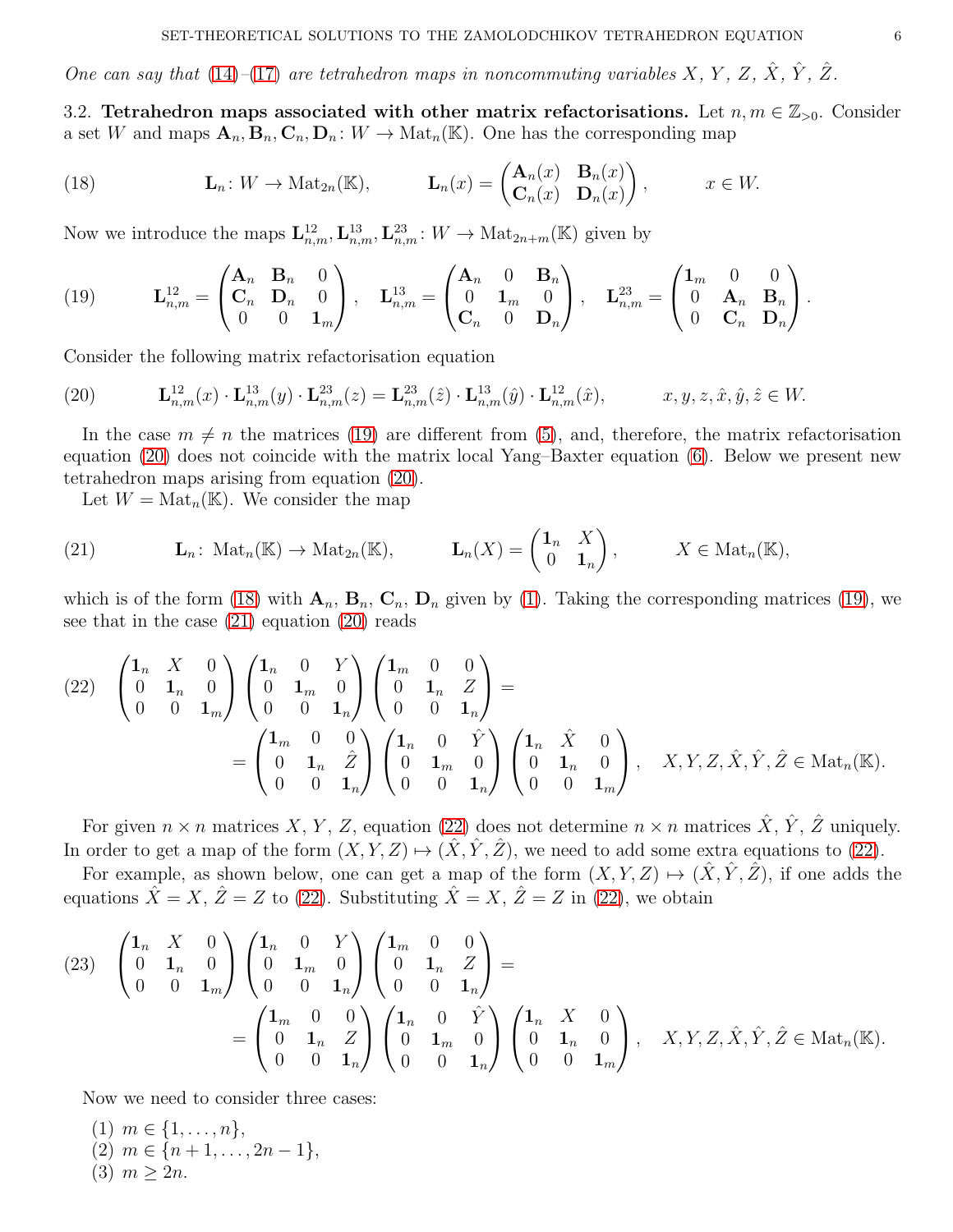Below the elements of matrices X, Z are denoted by  $x_{k,l}$ ,  $z_{k,l}$  for  $k, l = 1, \ldots, n$ , and we use the multiplication of a column by a row

$$
\begin{pmatrix} x_{1,i} \\ x_{2,i} \\ \vdots \\ x_{n,i} \end{pmatrix} (z_{j,1} \ z_{j,2} \ \ldots \ z_{j,n}) = \begin{pmatrix} x_{1,i}z_{j,1} & x_{1,i}z_{j,2} & \ldots & x_{1,i}z_{j,n} \\ x_{2,i}z_{j,1} & x_{2,i}z_{j,2} & \ldots & x_{2,i}z_{j,n} \\ \vdots & \vdots & \ddots & \vdots \\ x_{n,i}z_{j,1} & x_{n,i}z_{j,2} & \ldots & x_{n,i}z_{j,n} \end{pmatrix}, \qquad i,j \in \{1,\ldots,n\}.
$$

Let  $m \in \{1, \ldots, n\}$ . Then equation [\(23\)](#page-5-6) is equivalent to

(24) 
$$
\hat{Y} = Y + \sum_{i=1}^{m} \begin{pmatrix} x_{1,i} \\ x_{2,i} \\ \vdots \\ x_{n,i} \end{pmatrix} (z_{n-m+i,1} \ z_{n-m+i,2} \ \ldots \ z_{n-m+i,n}).
$$

Therefore, we obtain the following map

<span id="page-6-0"></span>(25) 
$$
\mathbb{T}_{n,m}: (\text{Mat}_{n}(\mathbb{K}))^{3} \to (\text{Mat}_{n}(\mathbb{K}))^{3}, \qquad m \in \{1, ..., n\},
$$

$$
(25) 
$$
(X, Y, Z) \mapsto (\hat{X}, \hat{Y}, \hat{Z}) = \left(X, Y + \sum_{i=1}^{m} \begin{pmatrix} x_{1,i} \\ x_{2,i} \\ \vdots \\ x_{n,i} \end{pmatrix} (z_{n-m+i,1} \ z_{n-m+i,2} \ \dots \ z_{n-m+i,n}), Z\right),
$$

$$
X, Y, Z \in \text{Mat}_{n}(\mathbb{K}).
$$
$$

Now let  $m \in \{n+1,\ldots,2n-1\}$ . Then [\(23\)](#page-5-6) is equivalent to

$$
\hat{Y} = Y + \sum_{i=1}^{2n-m} \begin{pmatrix} x_{1,m-n+i} \\ x_{2,m-n+i} \\ \vdots \\ x_{n,m-n+i} \end{pmatrix} (z_{i,1} \ z_{i,2} \ \ldots \ z_{i,n}),
$$

and we get the map

<span id="page-6-1"></span>(26) 
$$
\tilde{\mathbb{T}}_{n,m}: (\text{Mat}_n(\mathbb{K}))^3 \to (\text{Mat}_n(\mathbb{K}))^3, \qquad m \in \{n+1, ..., 2n-1\},
$$

$$
(X, Y, Z) \mapsto (\hat{X}, \hat{Y}, \hat{Z}) = \left(X, Y + \sum_{i=1}^{2n-m} \begin{pmatrix} x_{1,m-n+i} \\ x_{2,m-n+i} \\ \vdots \\ x_{n,m-n+i} \end{pmatrix} (z_{i,1} \ z_{i,2} \ \ldots \ z_{i,n}), Z\right),
$$

$$
X, Y, Z \in \text{Mat}_n(\mathbb{K}).
$$

In the case  $m \geq 2n$  equation [\(23\)](#page-5-6) is equivalent to  $\hat{Y} = Y$ , and one obtains the identity map  $(X, Y, Z) \mapsto$  $(\hat{X}, \hat{Y}, \hat{Z}) = (X, Y, Z).$ 

One can verify by a straightforward computation that the maps [\(25\)](#page-6-0), [\(26\)](#page-6-1) satisfy the tetrahedron equation.

<span id="page-6-2"></span>3.3. Liouville integrability. In Definition [3.3](#page-6-3) we recall the standard notion of Liouville integrability for maps on manifolds (see, e.g., [\[14,](#page-19-22) [27,](#page-19-21) [40\]](#page-20-11) and references therein).

<span id="page-6-3"></span>**Definition 3.3.** Let  $k \in \mathbb{Z}_{>0}$ . Let M be a k-dimensional manifold with (local) coordinates  $\mathbf{x}_1, \ldots, \mathbf{x}_k$ . A (smooth or analytic) map  $F: M \to M$  is said to be *Liouville integrable* (or *completely integrable*) if one has the following objects on the manifold M.

<span id="page-6-4"></span>• A Poisson bracket  $\{ , \}$  which is invariant under the map F and is of constant rank 2r for some positive integer  $r \leq k/2$  (i.e., the  $k \times k$  matrix with the entries  $\{x_i, x_j\}$  is of constant rank  $2r$ ). The invariance of the bracket means the following. For any functions  $g, h$  on M one has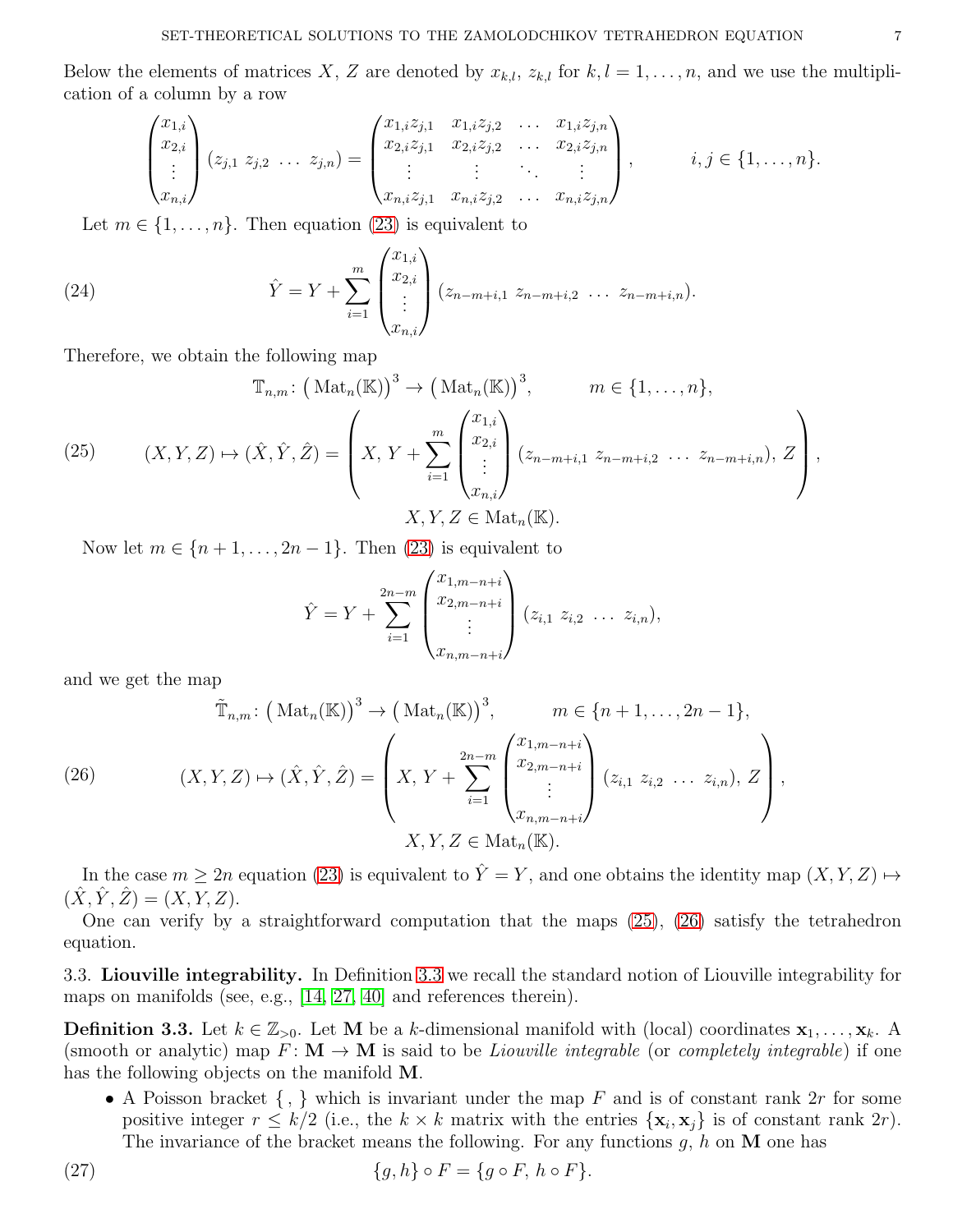To prove that the bracket is invariant, it is sufficient to check property [\(27\)](#page-6-4) for  $g = \mathbf{x}_i$ ,  $h = \mathbf{x}_j$ ,  $i, j = 1, \ldots, k.$ 

In our examples considered below the manifold has a system of coordinates  $x_1, \ldots, x_k$  such that for any  $i, j = 1, \ldots, k$  the function  $\{x_i, x_j\}$  is constant. Then, in order to prove that the bracket is invariant under F, it is sufficient to show that  $\{x_i \circ F, x_j \circ F\} = \{x_i, x_j\}$  for all i, j.

• If  $2r < k$  then one needs also  $k - 2r$  functions

$$
(28)
$$

<span id="page-7-1"></span>
$$
C_s, \qquad s=1,\ldots,k-2r,
$$

which are invariant under F (i.e.,  $C_s \circ F = C_s$ ) and are Casimir functions (i.e.,  $\{C_s, g\} = 0$  for any function  $q$ ).

• One has  $r$  functions

<span id="page-7-2"></span>
$$
(29)
$$

 $I_l, \qquad l = 1, \ldots, r,$ 

which are invariant under  $F$  and are in involution with respect to the Poisson bracket (i.e.,  $\{I_{l_1}, I_{l_2}\} = 0$  for all  $l_1, l_2 = 1, \ldots, r$ .

• The functions  $(28)$ ,  $(29)$  must be functionally independent.

In this subsection we assume that K is either R or C. Then the set  $(Nat_n(K))^3$  is a manifold. Below the elements of matrices  $X, Y, Z \in (\text{Mat}_n(\mathbb{K}))^3$  are denoted by  $x_{i,j}, y_{i,j}, z_{i,j}$  for  $i, j = 1, \ldots, n$ . Then

<span id="page-7-3"></span>(30) 
$$
x_{i,j}, y_{i,j}, z_{i,j}, i, j = 1,...,n,
$$

can be regarded as coordinates on the  $3n^2$ -dimensional manifold  $(Nat_n(\mathbb{K}))^3$ . Clearly, the functions  $x_{i,j}$ ,  $z_{i,j}$  are invariant under the maps [\(25\)](#page-6-0), [\(26\)](#page-6-1).

<span id="page-7-0"></span>**Theorem 3.4.** Let  $n, m \in \mathbb{Z}_{>0}$  such that  $1 \leq m \leq n/2$ . Then the map [\(25\)](#page-6-0) is Liouville integrable.

*Proof.* On the manifold  $(Mat_n(K))^3$  we consider the Poisson bracket defined as follows. The bracket of two coordinates from the list [\(30\)](#page-7-3) is nonzero only for

<span id="page-7-4"></span>(31) 
$$
\{y_{p,j}, z_{p,j}\} = -\{z_{p,j}, y_{p,j}\} = 1, \qquad p = 1, \ldots, n-m, \qquad j = 1, \ldots, n,
$$

$$
\{y_{n-m+q,j}, x_{j,m+q}\} = -\{x_{j,m+q}, y_{n-m+q,j}\} = 1, \qquad q = 1, \ldots, m, \qquad j = 1, \ldots, n.
$$

This Poisson bracket is of rank  $2n^2$ . The  $n^2$  functions

<span id="page-7-5"></span>(32) 
$$
z_{n-m+q,j}, \quad x_{j,q}, \quad x_{j,2m+s}, \quad q = 1, \ldots, m, \quad s = 1, \ldots, n-2m, \quad j = 1, \ldots, n,
$$

are Casimir functions, since they do not appear in [\(31\)](#page-7-4). The rank of the bracket plus the number of the Casimir functions [\(32\)](#page-7-5) equals the dimension of the manifold.

The  $n^2$  functions

<span id="page-7-6"></span>(33) 
$$
z_{p,j}, \t x_{j,m+q}, \t p = 1, ..., n-m, \t q = 1, ..., m, \t j = 1, ..., n,
$$

are in involution with respect to the Poisson bracket, as one has  $\{x_{i,j}, x_{i',j'}\} = \{z_{i,j}, z_{i',j'}\} = \{x_{i,j}, z_{i',j'}\} = 0$ for all  $i, j, i', j' = 1, \ldots, n$ . The functions [\(32\)](#page-7-5), [\(33\)](#page-7-6) are functionally independent and are invariant under the map  $(25)$ .

Let us show that the bracket  $(31)$  is invariant as well. In  $(25)$  we have

<span id="page-7-7"></span>(34) 
$$
\hat{X} = X
$$
,  $\hat{Y} = Y + \sum_{i=1}^{m} \begin{pmatrix} x_{1,i} \\ x_{2,i} \\ \vdots \\ x_{n,i} \end{pmatrix} (z_{n-m+i,1} \ z_{n-m+i,2} \ \dots \ z_{n-m+i,n}), \qquad \hat{Z} = Z$ .

The elements of matrices  $\hat{X}, \hat{Y}, \hat{Z} \in (\text{Mat}_n(\mathbb{K}))^3$  are denoted by  $\hat{x}_{i,j}, \hat{y}_{i,j}, \hat{z}_{i,j}$  for  $i, j = 1, \ldots, n$ . The functions

(35)  $x_{1,i}, x_{2,i}, \ldots, x_{n,i}, z_{n-m+i,1}, z_{n-m+i,2}, \ldots, z_{n-m+i,n}, i = 1, \ldots, m,$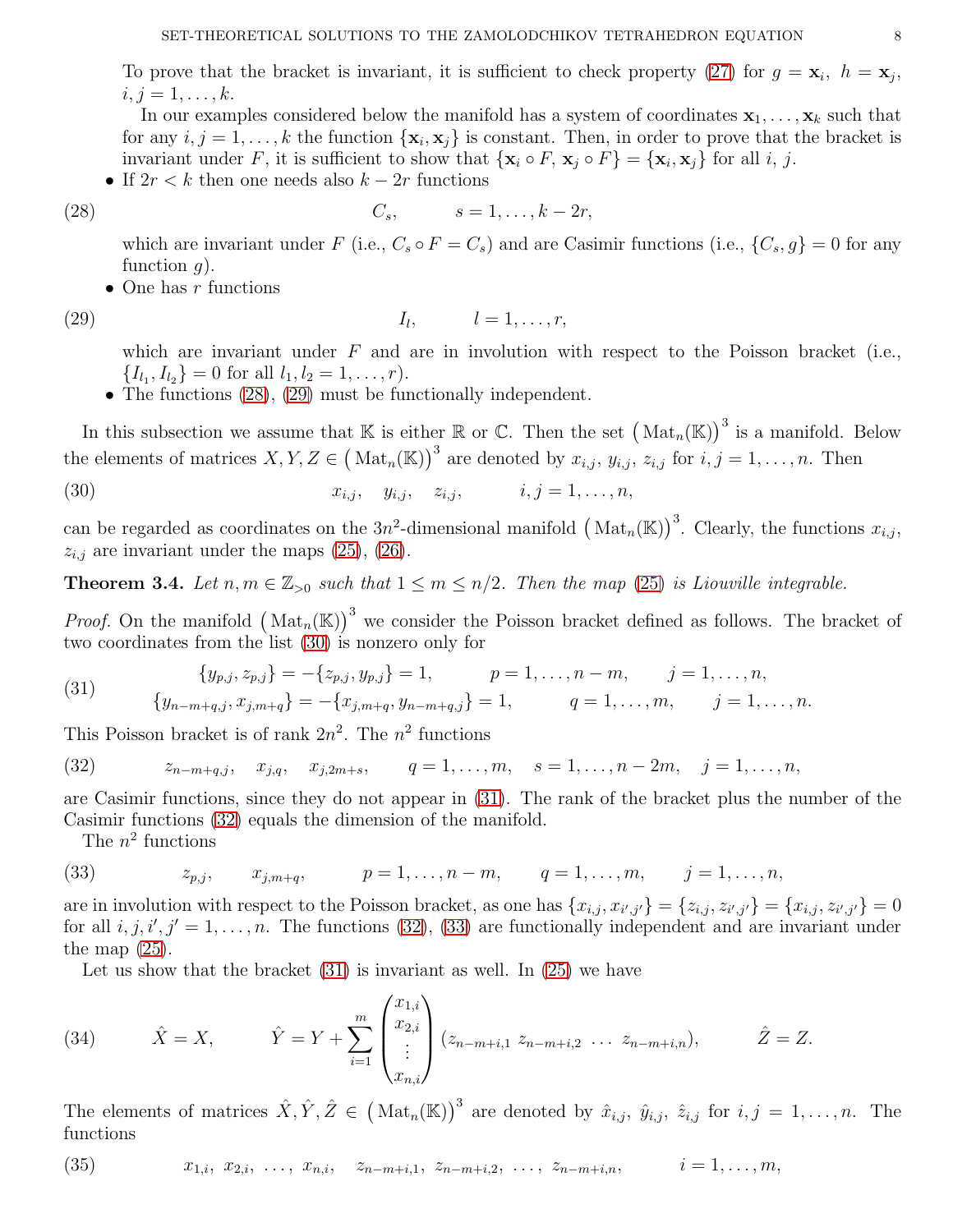which appear in [\(34\)](#page-7-7), belong to the list of the Casimir functions [\(32\)](#page-7-5). Therefore, formulas [\(31\)](#page-7-4), [\(34\)](#page-7-7) yield

$$
\begin{aligned}\n\{\hat{x}_{i,j},\hat{x}_{i',j'}\} &= \{x_{i,j}, x_{i',j'}\}, & \{\hat{y}_{i,j},\hat{y}_{i',j'}\} = \{y_{i,j}, y_{i',j'}\}, & \{\hat{z}_{i,j},\hat{z}_{i',j'}\} = \{z_{i,j}, z_{i',j'}\}, \\
\{\hat{x}_{i,j},\hat{y}_{i',j'}\} &= \{x_{i,j}, y_{i',j'}\}, & \{\hat{x}_{i,j},\hat{z}_{i',j'}\} = \{x_{i,j}, z_{i',j'}\}, & \{\hat{y}_{i,j},\hat{z}_{i',j'}\} = \{y_{i,j}, z_{i',j'}\}, \\
& i, j, i', j' = 1, \ldots, n,\n\end{aligned}
$$

which implies that the Poisson bracket is invariant under the map  $(25)$ .

Therefore, the map [\(25\)](#page-6-0) in the case  $1 \leq m \leq n/2$  is Liouville integrable.

<span id="page-8-1"></span>**Example 3.5.** Let  $n = 2$  and  $m = 1$ . Then the map [\(25\)](#page-6-0) reads

$$
\mathbb{T}_{2,1}: (\text{Mat}_2(\mathbb{K}))^3 \to (\text{Mat}_2(\mathbb{K}))^3,
$$
  

$$
(X, Y, Z) \mapsto (\hat{X}, \hat{Y}, \hat{Z}) = \left(X, Y + \begin{pmatrix} x_{11}z_{21} & x_{11}z_{22} \\ x_{21}z_{21} & x_{21}z_{22} \end{pmatrix}, Z\right),
$$
  

$$
X = \begin{pmatrix} x_{11} & x_{12} \\ x_{21} & x_{22} \end{pmatrix}, \qquad Y = \begin{pmatrix} y_{11} & y_{12} \\ y_{21} & y_{22} \end{pmatrix}, \qquad Z = \begin{pmatrix} z_{11} & z_{12} \\ z_{21} & z_{22} \end{pmatrix}.
$$

One has the coordinates  $x_{ij}$ ,  $y_{ij}$ ,  $z_{ij}$ ,  $i, j \in \{1, 2\}$ , on the 12-dimensional manifold  $(Mat_2(K))^3$ .

The Poisson bracket [\(31\)](#page-7-4) reads

<span id="page-8-3"></span>(36) 
$$
{y_{11}, z_{11}} = -{z_{11}, y_{11}} = 1, \qquad {y_{12}, z_{12}} = -{z_{12}, y_{12}} = 1, {y_{21}, x_{12}} = -{x_{12}, y_{21}} = 1, \qquad {y_{22}, x_{12}} = -{x_{12}, y_{22}} = 1,
$$

and is of rank 8. The Casimir functions [\(32\)](#page-7-5) are  $z_{21}$ ,  $z_{22}$ ,  $x_{11}$ ,  $x_{21}$ . The functions [\(33\)](#page-7-6) are  $z_{11}$ ,  $z_{12}$ ,  $x_{12}$ ,  $x_{22}$ , and they are in involution with respect to the bracket [\(36\)](#page-8-3).

<span id="page-8-2"></span>**Example 3.6.** Now let  $n = 5$  and  $m = 2$ . Then the map [\(25\)](#page-6-0) is

$$
\mathbb{T}_{5,2} : (\text{Mat}_5(\mathbb{K}))^3 \to (\text{Mat}_5(\mathbb{K}))^3,
$$
  
\n
$$
(X, Y, Z) \mapsto (\hat{X}, \hat{Y}, \hat{Z}) = \left(X, Y + \begin{pmatrix} x_{11}z_{41} + x_{12}z_{51} & \dots & x_{11}z_{45} + x_{12}z_{55} \\ \vdots & \vdots & \ddots & \vdots \\ x_{51}z_{41} + x_{52}z_{51} & \dots & x_{51}z_{45} + x_{52}z_{55} \end{pmatrix}, Z\right),
$$
  
\n
$$
X = \begin{pmatrix} x_{11} & \dots & x_{15} \\ \vdots & \ddots & \vdots \\ x_{51} & \dots & x_{55} \end{pmatrix}, Y = \begin{pmatrix} y_{11} & \dots & y_{15} \\ \vdots & \ddots & \vdots \\ y_{51} & \dots & y_{55} \end{pmatrix}, Z = \begin{pmatrix} z_{11} & \dots & z_{15} \\ \vdots & \ddots & \vdots \\ z_{51} & \dots & z_{55} \end{pmatrix}.
$$

One has the coordinates  $x_{ij}, y_{ij}, z_{ij}, i, j \in \{1, ..., 5\}$ , on the 75-dimensional manifold  $(Mat_5(K))^3$ .

The Poisson bracket [\(31\)](#page-7-4) reads

<span id="page-8-4"></span>(37) 
$$
\{y_{1,j}, z_{1,j}\} = -\{z_{1,j}, y_{1,j}\} = \{y_{2,j}, z_{2,j}\} = -\{z_{2,j}, y_{2,j}\} = \{y_{3,j}, z_{3,j}\} = -\{z_{3,j}, y_{3,j}\} = 1, \{y_{4,j}, x_{j,3}\} = -\{x_{j,3}, y_{4,j}\} = \{y_{5,j}, x_{j,4}\} = -\{x_{j,4}, y_{5,j}\} = 1, \qquad j = 1, ..., 5,
$$

and is of rank 50. The Casimir functions [\(32\)](#page-7-5) are  $z_{4,j}$ ,  $z_{5,j}$ ,  $x_{j,1}$ ,  $x_{j,2}$ ,  $x_{j,5}$ ,  $j = 1, \ldots, 5$ . The functions [\(33\)](#page-7-6) are  $z_{1,j}$ ,  $z_{2,j}$ ,  $z_{3,j}$ ,  $x_{j,3}$ ,  $x_{j,4}$ , and they are in involution with respect to the bracket [\(37\)](#page-8-4).

<span id="page-8-0"></span>**Theorem 3.7.** Let  $n, m \in \mathbb{Z}_{>0}$  such that  $3n/2 \le m \le 2n - 1$ . Then the map [\(26\)](#page-6-1) is Liouville integrable.

*Proof.* Now on the manifold  $(Mat_n(K))^3$  we consider the following Poisson bracket. The bracket of two coordinates from the list [\(30\)](#page-7-3) is nonzero only for

<span id="page-8-5"></span>(38) 
$$
\{y_{p,j}, z_{2n-m+p,j}\} = -\{z_{2n-m+p,j}, y_{p,j}\} = 1, \qquad p = 1, \ldots, m-n, \qquad j = 1, \ldots, n,
$$

$$
\{y_{m-n+q,j}, x_{j,q}\} = -\{x_{j,q}, y_{n-m+q,j}\} = 1, \qquad q = 1, \ldots, 2n-m, \qquad j = 1, \ldots, n.
$$

This bracket is of rank  $2n^2$ . The  $n^2$  functions

<span id="page-8-6"></span>(39) 
$$
z_{q,j}, \quad x_{j,2n-m+p}, \quad q = 1, \ldots, 2n-m, \quad p = 1, \ldots, m-n, \quad j = 1, \ldots, n,
$$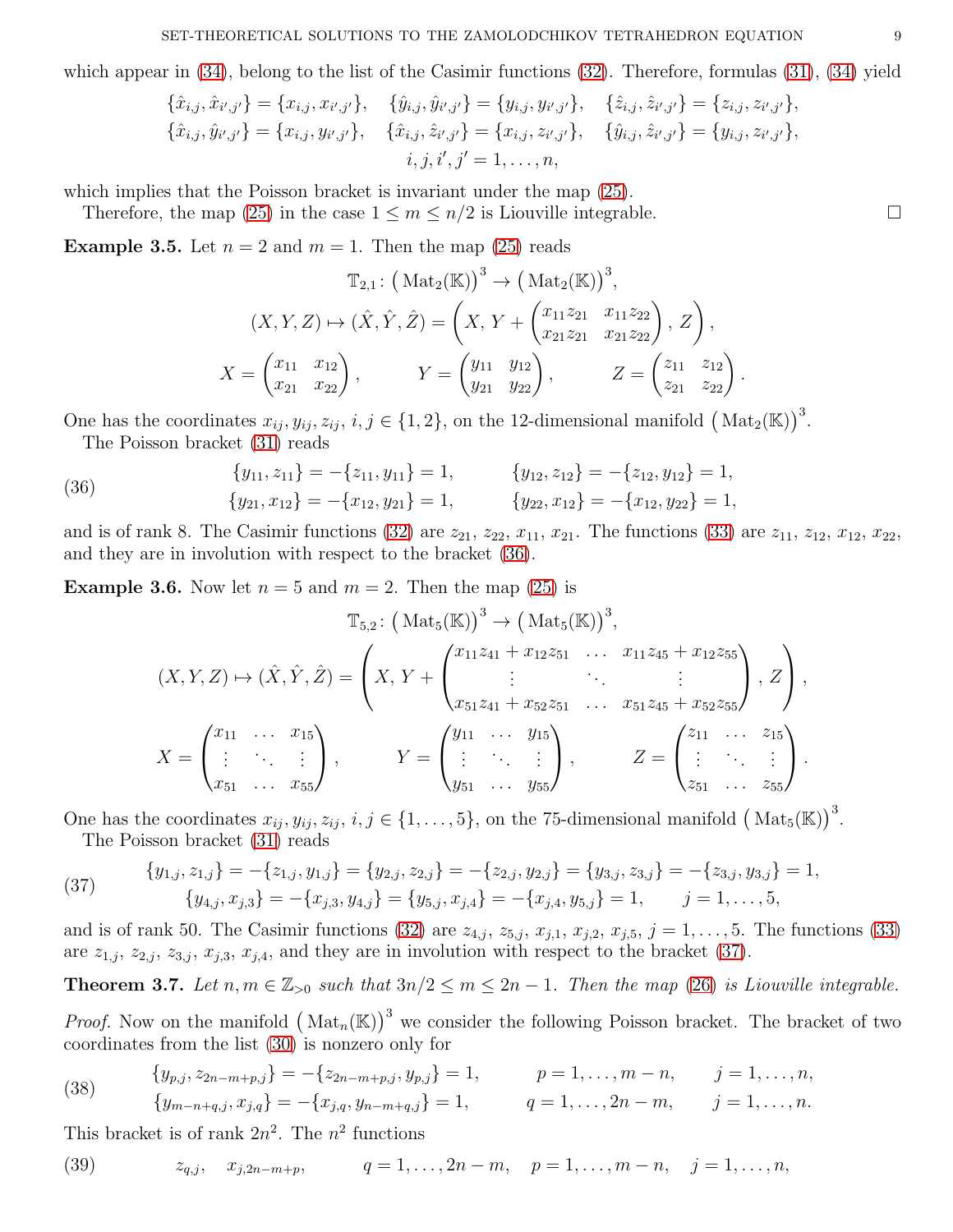are Casimir functions, as they do not appear in [\(38\)](#page-8-5). The rank of the bracket plus the number of the Casimir functions [\(39\)](#page-8-6) equals the dimension of the manifold.

The  $n^2$  functions

<span id="page-9-3"></span>(40)  $z_{2n-m+p,j}, \quad x_{j,q}, \quad p = 1, \ldots, m-n, \quad q = 1, \ldots, 2n-m, \quad j = 1, \ldots, n,$ 

are in involution with respect to the bracket, since we have  $\{x_{i,j}, x_{i',j'}\} = \{z_{i,j}, z_{i',j'}\} = \{x_{i,j}, z_{i',j'}\} = 0$  for all  $i, j, i', j' = 1, \ldots, n$ . The functions [\(39\)](#page-8-6), [\(40\)](#page-9-3) are functionally independent and are invariant under the map [\(26\)](#page-6-1).

Similarly to the proof of Theorem [3.4,](#page-7-0) one shows that the bracket [\(38\)](#page-8-5) is invariant as well. Hence the map [\(26\)](#page-6-1) in the case  $3n/2 \leq m \leq 2n-1$  is Liouville integrable.

<span id="page-9-0"></span>**Example 3.8.** Let  $n = 2$  and  $m = 3$ . Then the map [\(26\)](#page-6-1) reads

$$
\tilde{T}_{2,3} : (\text{Mat}_2(\mathbb{K}))^3 \to (\text{Mat}_2(\mathbb{K}))^3,
$$
  

$$
(X, Y, Z) \mapsto (\hat{X}, \hat{Y}, \hat{Z}) = \left(X, Y + \begin{pmatrix} x_{12}z_{11} & x_{12}z_{12} \\ x_{22}z_{11} & x_{22}z_{12} \end{pmatrix}, Z\right),
$$
  

$$
X = \begin{pmatrix} x_{11} & x_{12} \\ x_{21} & x_{22} \end{pmatrix}, Y = \begin{pmatrix} y_{11} & y_{12} \\ y_{21} & y_{22} \end{pmatrix}, Z = \begin{pmatrix} z_{11} & z_{12} \\ z_{21} & z_{22} \end{pmatrix}.
$$

One has the coordinates  $x_{ij}$ ,  $y_{ij}$ ,  $z_{ij}$ ,  $i, j \in \{1, 2\}$ , on the 12-dimensional manifold  $(Mat_2(K))^3$ .

The Poisson bracket [\(38\)](#page-8-5) reads

<span id="page-9-4"></span>(41) 
$$
{y_{11}, z_{21} = -\{z_{21}, y_{11}\} = 1, \qquad \{y_{12}, z_{22}\} = -\{z_{22}, y_{12}\} = 1, {y_{21}, x_{11}\} = -\{x_{11}, y_{21}\} = 1, \qquad \{y_{22}, x_{21}\} = -\{x_{21}, y_{22}\} = 1,
$$

and is of rank 8. The Casimir functions [\(39\)](#page-8-6) are  $z_{11}$ ,  $z_{12}$ ,  $x_{12}$ ,  $x_{22}$ . The functions [\(40\)](#page-9-3) are  $z_{21}$ ,  $z_{22}$ ,  $x_{11}$ ,  $x_{21}$ , and they are in involution with respect to the bracket [\(41\)](#page-9-4).

<span id="page-9-1"></span>**Example 3.9.** Now let  $n = 5$  and  $m = 8$ . Then the map [\(26\)](#page-6-1) is

$$
\tilde{\mathbb{T}}_{5,8} : (\text{Mat}_5(\mathbb{K}))^3 \to (\text{Mat}_5(\mathbb{K}))^3,
$$
\n
$$
(X, Y, Z) \mapsto (\hat{X}, \hat{Y}, \hat{Z}) = \left(X, Y + \begin{pmatrix} x_{14}z_{11} + x_{15}z_{21} & \dots & x_{14}z_{15} + x_{15}z_{25} \\ \vdots & \ddots & \vdots \\ x_{54}z_{11} + x_{55}z_{21} & \dots & x_{55}z_{15} + x_{55}z_{25} \end{pmatrix}, Z\right),
$$
\n
$$
X = \begin{pmatrix} x_{11} & \dots & x_{15} \\ \vdots & \ddots & \vdots \\ x_{51} & \dots & x_{55} \end{pmatrix}, Y = \begin{pmatrix} y_{11} & \dots & y_{15} \\ \vdots & \ddots & \vdots \\ y_{51} & \dots & y_{55} \end{pmatrix}, Z = \begin{pmatrix} z_{11} & \dots & z_{15} \\ \vdots & \ddots & \vdots \\ z_{51} & \dots & z_{55} \end{pmatrix}.
$$

One has the coordinates  $x_{ij}, y_{ij}, z_{ij}, i, j \in \{1, ..., 5\}$ , on the 75-dimensional manifold  $(Mat_5(K))^3$ . The Poisson bracket [\(38\)](#page-8-5) reads

<span id="page-9-5"></span>(42) 
$$
\{y_{1,j}, z_{3,j}\} = -\{z_{3,j}, y_{1,j}\} = \{y_{2,j}, z_{4,j}\} = -\{z_{4,j}, y_{2,j}\} = \{y_{3,j}, z_{5,j}\} = -\{z_{5,j}, y_{3,j}\} = 1, \{y_{4,j}, x_{j,1}\} = -\{x_{j,1}, y_{4,j}\} = \{y_{5,j}, x_{j,2}\} = -\{x_{j,2}, y_{5,j}\} = 1, \quad j = 1, ..., 5,
$$

<span id="page-9-2"></span>and is of rank 50. The Casimir functions [\(39\)](#page-8-6) are  $z_{1,j}$ ,  $z_{2,j}$ ,  $x_{j,3}$ ,  $x_{j,4}$ ,  $x_{j,5}$ ,  $j = 1, \ldots, 5$ . The functions [\(40\)](#page-9-3) are  $z_{3,j}$ ,  $z_{4,j}$ ,  $z_{5,j}$ ,  $x_{j,1}$ ,  $x_{j,2}$ , and they are in involution with respect to the bracket [\(42\)](#page-9-5).

### <span id="page-9-6"></span>4. Tetrahedron maps on groups

Let **G** be a group. It is known that one has the following Yang–Baxter maps

- <span id="page-9-7"></span>(43a)  $\mathbb{Y}_1: \mathbf{G} \times \mathbf{G} \to \mathbf{G} \times \mathbf{G}, \qquad \mathbb{Y}_1(x, y) = (yxy, y^{-1}),$
- (43b)  $\mathbb{Y}_2: \mathbf{G} \times \mathbf{G} \to \mathbf{G} \times \mathbf{G}, \qquad \mathbb{Y}_2(x, y) = (x^{-1}, xyx),$
- (43c)  $\mathbb{Y}_3: \mathbf{G} \times \mathbf{G} \to \mathbf{G} \times \mathbf{G}, \qquad \mathbb{Y}_3(x, y) = (yx^{-1}y, y),$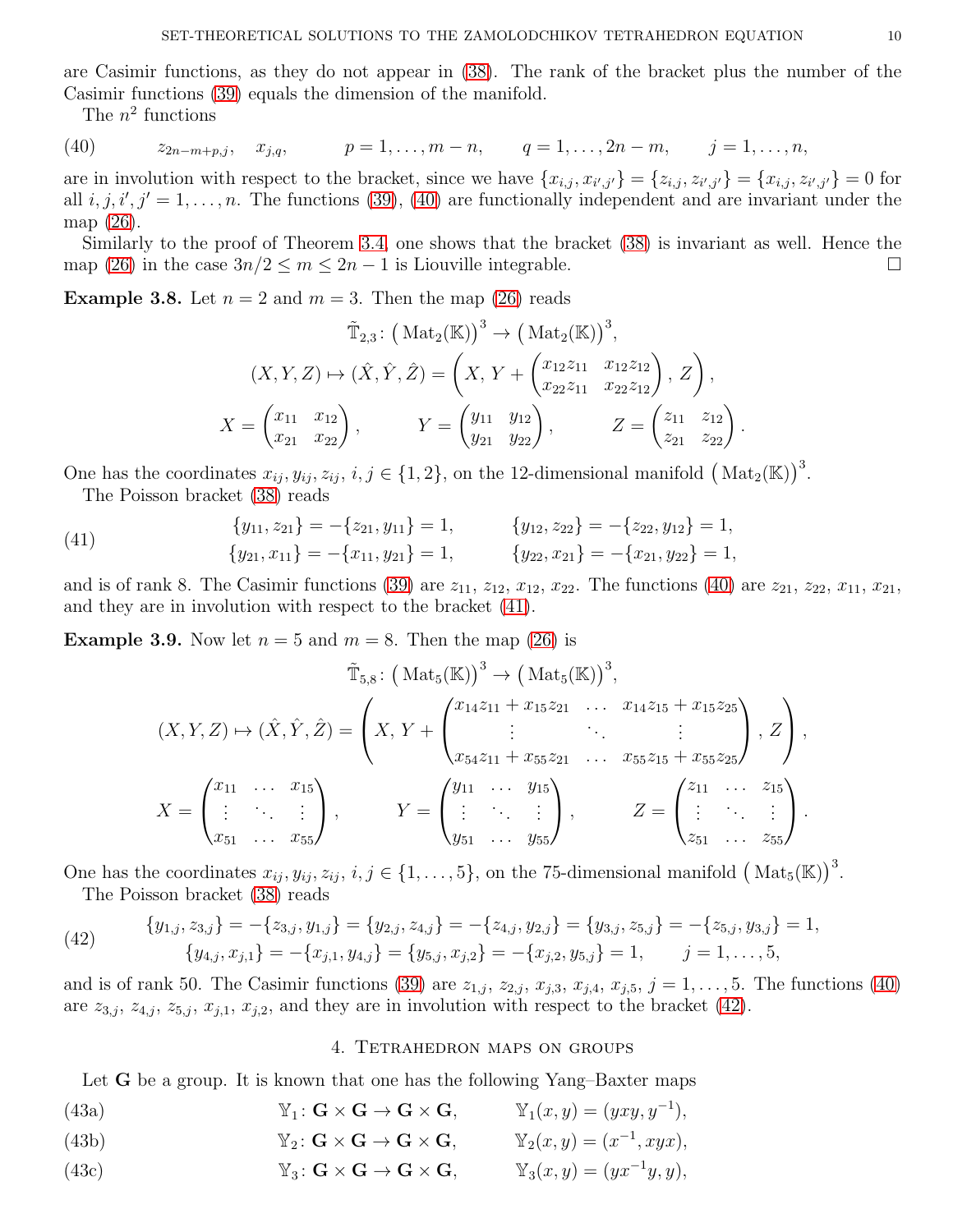<span id="page-10-1"></span>SET-THEORETICAL SOLUTIONS TO THE ZAMOLODCHIKOV TETRAHEDRON EQUATION 11

(43d) 
$$
\mathbb{Y}_4: \mathbf{G} \times \mathbf{G} \to \mathbf{G} \times \mathbf{G}, \qquad \mathbb{Y}_4(x, y) = (x, xy^{-1}x).
$$

(see, e.g., [\[9,](#page-19-19) [19\]](#page-19-20) and references therein). In Theorem [4.1](#page-10-2) we present tetrahedron maps of similar type. A proof of this theorem is given in Section [6.2.](#page-17-3)

<span id="page-10-2"></span>**Theorem 4.1.** For any group  $\bf{G}$ , one has the following tetrahedron maps

<span id="page-10-3"></span>(44a)  
\n
$$
\begin{array}{ll}\n\mathbb{T}_1: \mathbf{G}^3 \to \mathbf{G}^3, & \mathbb{T}_1(x, y, z) = (yxy, y^{-1}, z^{-1}), \\
\mathbb{T}_1: \mathbf{G}^3 \to \mathbf{G}^3, & \mathbb{T}_1(x, y, z) = (x^{-1}, zyz, z^{-1}), \\
\mathbb{T}_2: \mathbf{G}^3 \to \mathbf{G}^3, & \mathbb{T}_2(x, y, z) = (x^{-1}, xyx, z^{-1}), \\
\mathbb{T}_2: \mathbf{G}^3 \to \mathbf{G}^3, & \mathbb{T}_2(x, y, z) = (x^{-1}, xyx, z^{-1}), \\
\mathbb{T}_3: \mathbf{G}^3 \to \mathbf{G}^3, & \mathbb{T}_3(x, y, z) = (y x^{-1}y, y, z^{-1}), \\
\mathbb{T}_4: \mathbf{G}^3 \to \mathbf{G}^3, & \mathbb{T}_3(x, y, z) = (x^{-1}, zy^{-1}z, z), \\
\mathbb{T}_4: \mathbf{G}^3 \to \mathbf{G}^3, & \mathbb{T}_4(x, y, z) = (x, xy^{-1}x, z^{-1}), \\
\mathbb{T}_4: \mathbf{G}^3 \to \mathbf{G}^3, & \mathbb{T}_4(x, y, z) = (x^{-1}, y, yz^{-1}y).\n\end{array}
$$

<span id="page-10-4"></span>Remark 4.2. Using [\(84\)](#page-17-4) and the Yang–Baxter maps [\(43\)](#page-9-6) for a group G, one can rewrite the tetrahedron maps [\(44\)](#page-10-1) as follows

$$
\mathbb{T}_i = \mathbb{Y}_i \times \sigma, \qquad \check{\mathbb{T}}_i = \sigma \times \mathbb{Y}_i, \qquad i = 1, 2, 3, 4, \qquad \sigma \colon \mathbf{G} \to \mathbf{G}, \qquad \sigma(x) = x^{-1}.
$$

Note that not for every Yang–Baxter map  $\mathbb{Y}: \mathbf{G} \times \mathbf{G} \to \mathbf{G} \times \mathbf{G}$  the maps  $\mathbb{Y} \times \sigma$  and  $\sigma \times \mathbb{Y}$  satisfy the tetrahedron equation. For example, consider the well-known Yang–Baxter map

$$
\hat{\mathbb{Y}} \colon \mathbf{G} \times \mathbf{G} \to \mathbf{G} \times \mathbf{G}, \qquad \hat{\mathbb{Y}}(x, y) = (x, xyx^{-1}),
$$

which appeared in [\[13\]](#page-19-12). The corresponding maps

$$
\hat{\mathbb{Y}} \times \sigma \colon \mathbf{G}^3 \to \mathbf{G}^3, \qquad (\hat{\mathbb{Y}} \times \sigma)(x, y, z) = (x, xyx^{-1}, z^{-1}),
$$
  
\n
$$
\sigma \times \hat{\mathbb{Y}} \colon \mathbf{G}^3 \to \mathbf{G}^3, \qquad (\sigma \times \hat{\mathbb{Y}})(x, y, z) = (x^{-1}, y, yzy^{-1}),
$$

do not satisfy the tetrahedron equation.

Remark 4.3. For a group G, consider

$$
P^{13}: \mathbf{G}^3 \to \mathbf{G}^3
$$
,  $P^{13}(a_1, a_2, a_3) = (a_3, a_2, a_1)$ ,  $a_i \in \mathbf{G}$ .

According to Proposition [2.1,](#page-2-4) for any tetrahedron map  $T: G^3 \to G^3$ , the map  $\tilde{T} = P^{13}TP^{13}$  obeys the tetrahedron equation as well. For the maps [\(44\)](#page-10-1) one has

$$
P^{13}\mathbb{T}_1 P^{13} = \tilde{\mathbb{T}}_2, \qquad P^{13}\tilde{\mathbb{T}}_1 P^{13} = \mathbb{T}_2, \qquad P^{13}\mathbb{T}_2 P^{13} = \tilde{\mathbb{T}}_1, \qquad P^{13}\tilde{\mathbb{T}}_2 P^{13} = \mathbb{T}_1,
$$
  

$$
P^{13}\mathbb{T}_3 P^{13} = \tilde{\mathbb{T}}_4, \qquad P^{13}\tilde{\mathbb{T}}_3 P^{13} = \mathbb{T}_4, \qquad P^{13}\mathbb{T}_4 P^{13} = \tilde{\mathbb{T}}_3, \qquad P^{13}\tilde{\mathbb{T}}_4 P^{13} = \mathbb{T}_3.
$$

### 5. Differentials and linear approximations of tetrahedron maps

<span id="page-10-0"></span>In this section, when we consider maps of manifolds, we assume that they are either smooth, or complexanalytic, or rational, so that the differential is defined for such a map.

Let W be a manifold. Consider the tangent bundle  $\tau: TW \to W$ . Then the bundle

 $\tau \times \tau \times \tau$ : TW  $\times TW \times TW \to W \times W \times W$ 

can be identified with the tangent bundle of the manifold  $W \times W \times W$ . Using this identification and the general procedure to define the differential of a map of manifolds, for any map

$$
\mathbb{T}\colon W\times W\times W\to W\times W\times W
$$

we obtain the differential  $d\mathbb{T}$ :  $TW \times TW \times TW \rightarrow TW \times TW \times TW$ . Proposition [5.1](#page-11-0) is proved in [\[18\]](#page-19-25).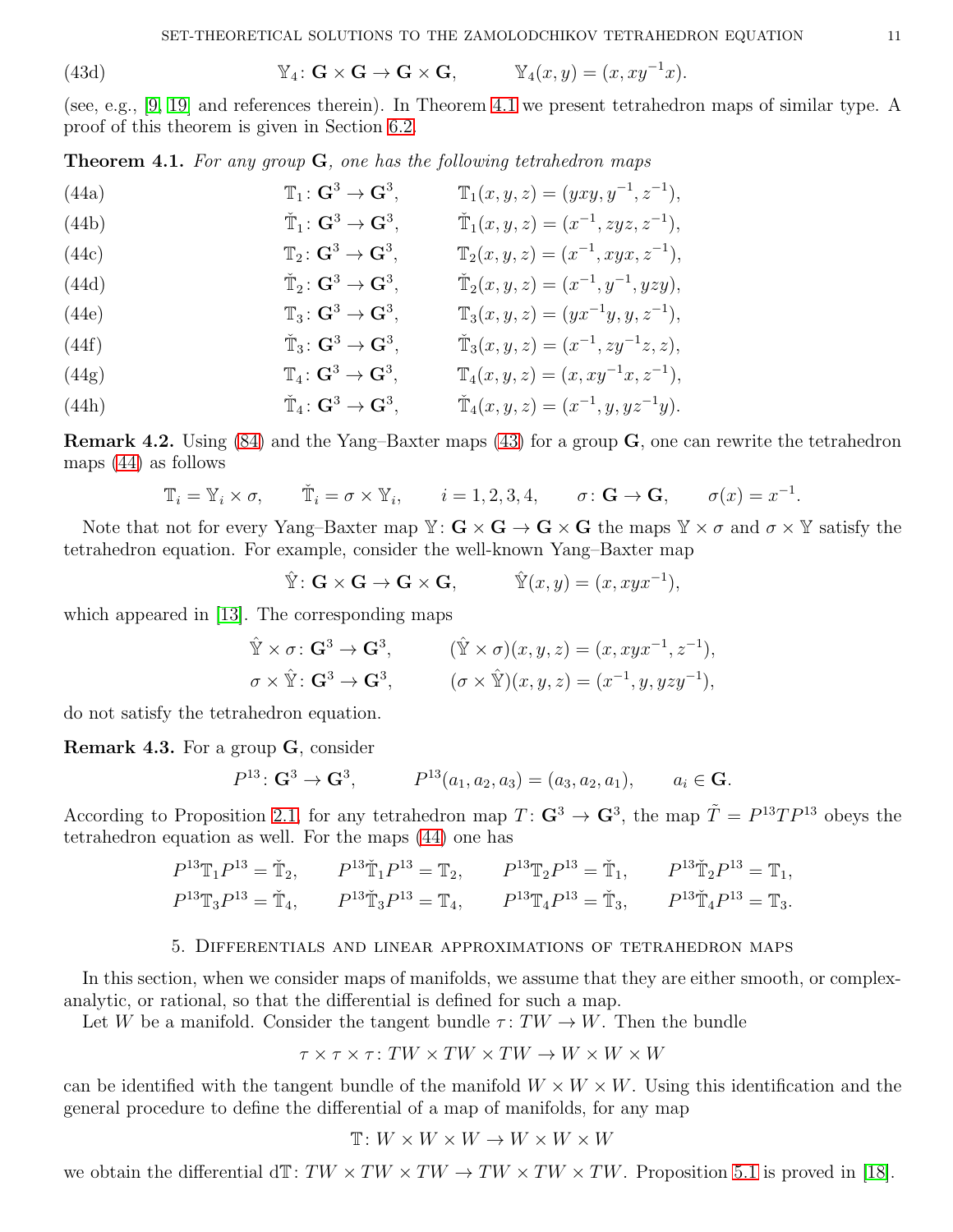<span id="page-11-0"></span>**Proposition 5.1** ([\[18\]](#page-19-25)). Let W be a manifold. For any tetrahedron map  $\mathbb{T}: W \times W \times W \rightarrow W \times W \times W$ , the differential

 $dT: TW \times TW \times TW \rightarrow TW \times TW \times TW$ 

is a tetrahedron map of the manifold  $TW \times TW \times TW$ .

A similar result on the differentials of Yang–Baxter maps was used in [\[7\]](#page-19-26) without proof and is proved in [\[18\]](#page-19-25).

Corollary [5.2](#page-11-1) is proved in [\[18\]](#page-19-25) as well. For completeness we present the proof from [\[18\]](#page-19-25), since it clarifies some notions which we use in this paper.

<span id="page-11-1"></span>**Corollary 5.2** ([\[18\]](#page-19-25)). Consider a manifold W, a tetrahedron map  $\mathbb{T}: W \times W \times W \rightarrow W \times W \times W$ , and its differential

$$
d\mathbb{T}: TW \times TW \times TW \to TW \times TW \times TW.
$$

Let  $p \in W$  such that  $\mathbb{T}((p, p, p)) = (p, p, p)$ . Consider the tangent space  $T_p W \subset TW$  at the point  $p \in W$ . Then we have

<span id="page-11-2"></span>(45) 
$$
d\mathbb{T}(T_{p}W \times T_{p}W \times T_{p}W) \subset T_{p}W \times T_{p}W \times T_{p}W \subset TW \times TW \times TW,
$$

and the map

<span id="page-11-3"></span>(46) 
$$
\mathrm{d}\mathbb{T}\big|_{(\mathrm{p},\mathrm{p},\mathrm{p})}: T_{\mathrm{p}}W \times T_{\mathrm{p}}W \times T_{\mathrm{p}}W \to T_{\mathrm{p}}W \times T_{\mathrm{p}}W \times T_{\mathrm{p}}W
$$

is a linear tetrahedron map. Here  $d\mathbb{T}|_{(p,p,p)}$  is the restriction of the map  $d\mathbb{T}$  to  $T_pW \times T_pW \times T_pW$ .

*Proof.* The property  $\mathbb{T}((p, p, p)) = (p, p, p)$  and the definition of the differential imply [\(45\)](#page-11-2) and the fact that the map [\(46\)](#page-11-3) is linear.

By Proposition [5.1,](#page-11-0) the differential  $d\mathbb{T}$  is a tetrahedron map. Therefore, its restriction  $d\mathbb{T}|_{(p,p,p)}$  to  $T_{\rm p}W \times T_{\rm p}W \times T_{\rm p}W$  is a tetrahedron map as well.

Remark 5.3. As noticed in [\[18\]](#page-19-25), the definition of the differential implies that the linear tetrahedron map  $d\mathbb{T}|_{(p,p,p)}$  described in Corollary [5.2](#page-11-1) can be regarded as a linear approximation of the nonlinear tetrahedron map  $\mathbb T$  at the point  $(p, p, p) \in W \times W \times W$ . Explicit examples of  $d\mathbb T|_{(p,p,p)}$  are presented in Examples [5.4,](#page-12-0) [5.11,](#page-14-1) [5.12.](#page-15-0)

Let  $N \in \mathbb{Z}_{>0}$ . Let W be an N-dimensional manifold with (local) coordinates  $x_1, \ldots, x_N$ . Then  $\dim TW = 2N$ , and we have the (local) coordinates  $x_1, \ldots, x_N, X_1, \ldots, X_N$  on the manifold TW, where  $X_i$  corresponds to the differential  $dx_i$ , which can be regarded as a function on TW. (Thus, the functions  $X_1, \ldots, X_N$  are linear along the fibres of the bundle  $TW \to W$ .)

Following [\[18\]](#page-19-25), to study maps of the form

$$
W \times W \times W \to W \times W \times W, \qquad TW \times TW \times TW \to TW \times TW \times TW,
$$

we consider

 $\bullet$  6 copies of the manifold W with coordinate systems

 $(x_1, \ldots, x_N), (y_1, \ldots, y_N), (z_1, \ldots, z_N), (\tilde{x}_1, \ldots, \tilde{x}_N), (\tilde{y}_1, \ldots, \tilde{y}_N), (\tilde{z}_1, \ldots, \tilde{z}_N),$ 

 $\bullet$  6 copies of the manifold TW with coordinate systems

$$
(x_1,...,x_N, X_1,...,X_N),
$$
  $(y_1,...,y_N, Y_1,...,Y_N),$   $(z_1,...,z_N, Z_1,...,Z_N),$   
 $(\tilde{x}_1,..., \tilde{x}_N, \tilde{X}_1,..., \tilde{X}_N),$   $(\tilde{y}_1,..., \tilde{y}_N, \tilde{Y}_1,..., \tilde{Y}_N),$   $(\tilde{z}_1,..., \tilde{z}_N, \tilde{Z}_1,..., \tilde{Z}_N).$ 

Here, for each  $i = 1, \ldots, N$ , the functions  $X_i$ ,  $Y_i$ ,  $Z_i$ ,  $\tilde{X}_i$ ,  $\tilde{Y}_i$ ,  $\tilde{Z}_i$  correspond to the differentials  $dx_i$ ,  $dy_i$ ,  $dz_i, d\tilde{x}_i, d\tilde{y}_i, d\tilde{z}_i$ . Below we use the following notation

$$
x = (x_1, ..., x_N),
$$
  $y = (y_1, ..., y_N),$   $z = (z_1, ..., z_N),$   
\n $X = (X_1, ..., X_N),$   $Y = (Y_1, ..., Y_N),$   $Z = (Z_1, ..., Z_N),$   
\n $\tilde{x} = (\tilde{x}_1, ..., \tilde{x}_N),$   $\tilde{y} = (\tilde{y}_1, ..., \tilde{y}_N),$   $\tilde{z} = (\tilde{z}_1, ..., \tilde{z}_N),$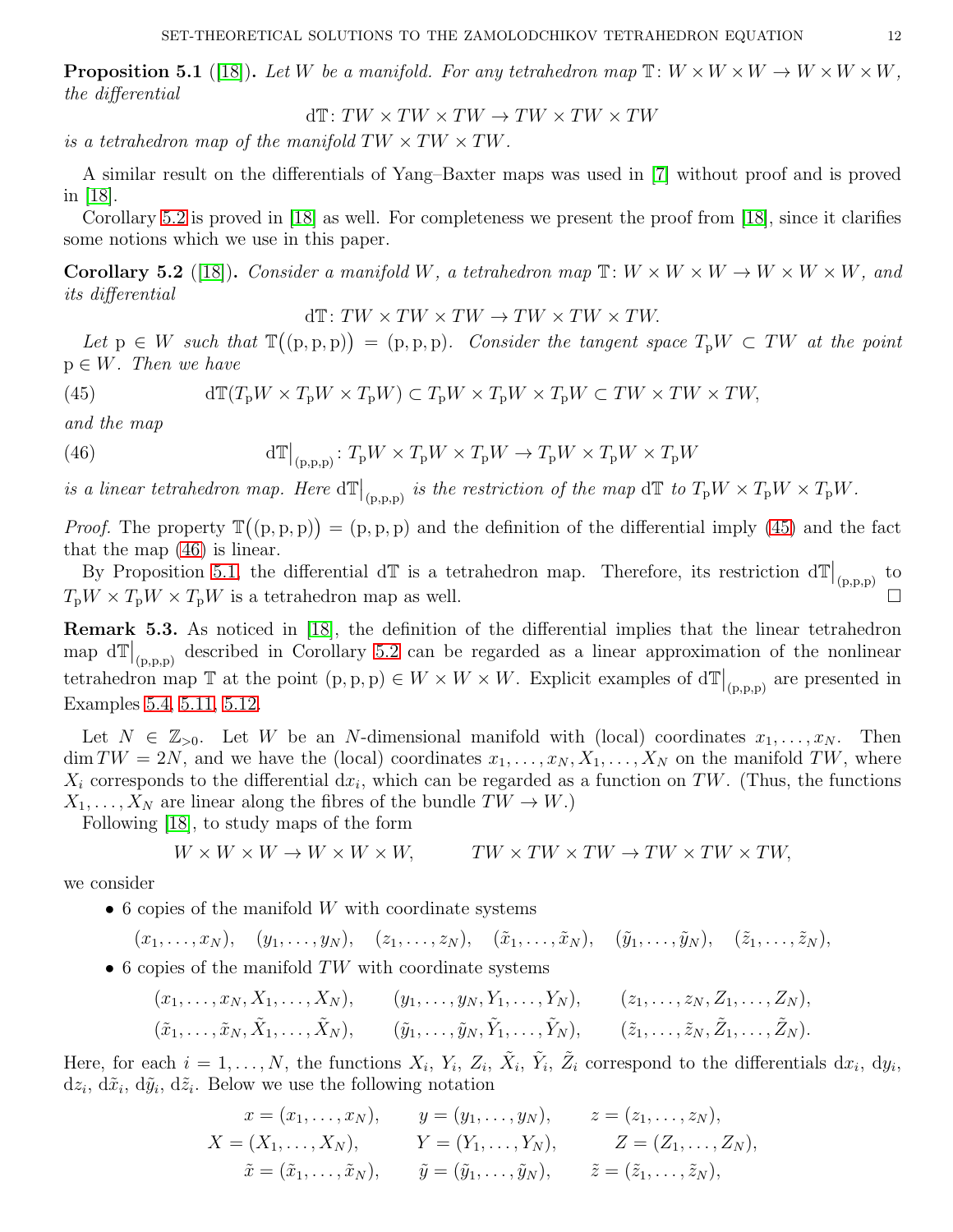$$
\tilde{X} = (\tilde{X}_1, \ldots, \tilde{X}_N),
$$
  $\tilde{Y} = (\tilde{Y}_1, \ldots, \tilde{Y}_N),$   $\tilde{Z} = (\tilde{Z}_1, \ldots, \tilde{Z}_N).$ 

Consider a tetrahedron map

$$
\mathbb{T}: W \times W \times W \to W \times W, \qquad (x, y, z) \mapsto (\tilde{x}, \tilde{y}, \tilde{z}),
$$
  

$$
\tilde{x}_i = f_i(x, y, z), \qquad \tilde{y}_i = g_i(x, y, z), \qquad \tilde{z}_i = h_i(x, y, z), \qquad i = 1, ..., N.
$$

Its differential is the following tetrahedron map

$$
d\mathbb{T}: TW \times TW \times TW \to TW \times TW \times TW, \qquad (x, X, y, Y, z, Z) \mapsto (\tilde{x}, \tilde{X}, \tilde{y}, \tilde{Y}, \tilde{z}, \tilde{Z}),
$$
  
\n
$$
\tilde{x}_i = f_i(x, y, z), \qquad \tilde{y}_i = g_i(x, y, z), \qquad \tilde{z}_i = h_i(x, y, z), \qquad i = 1, ..., N,
$$
  
\n
$$
\tilde{X}_i = \sum_{j=1}^N \left( \frac{\partial f_i(x, y, z)}{\partial x_j} X_j + \frac{\partial f_i(x, y, z)}{\partial y_j} Y_j + \frac{\partial f_i(x, y, z)}{\partial z_j} Z_j \right),
$$
  
\n
$$
\tilde{Y}_i = \sum_{j=1}^N \left( \frac{\partial g_i(x, y, z)}{\partial x_j} X_j + \frac{\partial g_i(x, y, z)}{\partial y_j} Y_j + \frac{\partial g_i(x, y, z)}{\partial z_j} Z_j \right),
$$
  
\n
$$
\tilde{Z}_i = \sum_{j=1}^N \left( \frac{\partial h_i(x, y, z)}{\partial x_j} X_j + \frac{\partial h_i(x, y, z)}{\partial y_j} Y_j + \frac{\partial h_i(x, y, z)}{\partial z_j} Z_j \right).
$$

Example [5.4](#page-12-0) is taken from [\[18\]](#page-19-25).

<span id="page-12-0"></span>**Example 5.4.** Let  $N = \dim W = 1$ . Consider the well-known electric network transformation

<span id="page-12-1"></span>(47) 
$$
\mathbb{T}: W \times W \times W \to W \times W \times W, \qquad (x, y, z) \mapsto (\tilde{x}, \tilde{y}, \tilde{z}),
$$

<span id="page-12-2"></span>(48) 
$$
\tilde{x} = \frac{xy}{x + z + xyz}, \qquad \tilde{y} = x + z + xyz, \qquad \tilde{z} = \frac{yz}{xyz + x + z},
$$

which is a tetrahedron map [\[36,](#page-20-0) [22\]](#page-19-10). As shown in [\[18\]](#page-19-25), its differential is the following tetrahedron map

<span id="page-12-3"></span>(49) dT: TW × TW × TW × TW × TW × TW, 
$$
(x, X, y, Y, z, Z) \mapsto (\tilde{x}, \tilde{X}, \tilde{y}, \tilde{Y}, \tilde{z}, \tilde{Z}),
$$
  
\n
$$
\tilde{x} = \frac{xy}{x + z + xyz}, \qquad \tilde{y} = x + z + xyz, \qquad \tilde{z} = \frac{yz}{xyz + x + z},
$$
\n(50) 
$$
\tilde{X} = \frac{-xy(1 + xy)Z + yzX + x(x + z)Y}{(xyz + x + z)^2}, \qquad \tilde{Y} = X + Z + xyZ + xzY + yzX,
$$
\n(51) 
$$
\tilde{Z} = \frac{-yz(yz + 1)X + z(x + z)Y + xyZ}{(xyz + x + z)^2}.
$$

<span id="page-12-4"></span>We assume that  $x, y, z, \tilde{x}, \tilde{y}, \tilde{z}$  take values in  $\mathbb{C}$ , so W is a complex manifold. Consider  $i \in \mathbb{C}$  satisfying  $i^2 = -1$ . Formulas [\(47\)](#page-12-1), [\(48\)](#page-12-2) imply  $\mathbb{T}((i, i, i)) = (i, i, i)$ .

Let p = i. The coordinate system on W gives the isomorphism  $T_pW \cong \mathbb{C}$ . By Corollary [5.2,](#page-11-1) we obtain the linear tetrahedron map  $d\mathbb{T}|_{(i,i,i)} \colon \mathbb{C}^3 \to \mathbb{C}^3$ . To compute it, we substitute  $x = y = z = i$  in [\(50\)](#page-12-3), [\(51\)](#page-12-4) and derive the linear map

<span id="page-12-5"></span>(52) 
$$
\begin{pmatrix} X \ Y \ Z \end{pmatrix} \mapsto \begin{pmatrix} \tilde{X} \\ \tilde{Y} \\ \tilde{Z} \end{pmatrix} = \begin{pmatrix} X + 2Y \\ -Y \\ 2Y + Z \end{pmatrix}.
$$

The linear tetrahedron map  $(52)$  is a linear approximation of the nonlinear map  $(47)$ ,  $(48)$  at the point  $(i, i, i)$  in the following sense. We have

$$
\mathbb{T}((i+\varepsilon X, i+\varepsilon Y, i+\varepsilon Z)) = (i+\varepsilon (X+2Y)+\mathcal{O}(\varepsilon^2), i-\varepsilon Y+\mathcal{O}(\varepsilon^2), i+\varepsilon (2Y+Z)+\mathcal{O}(\varepsilon^2)).
$$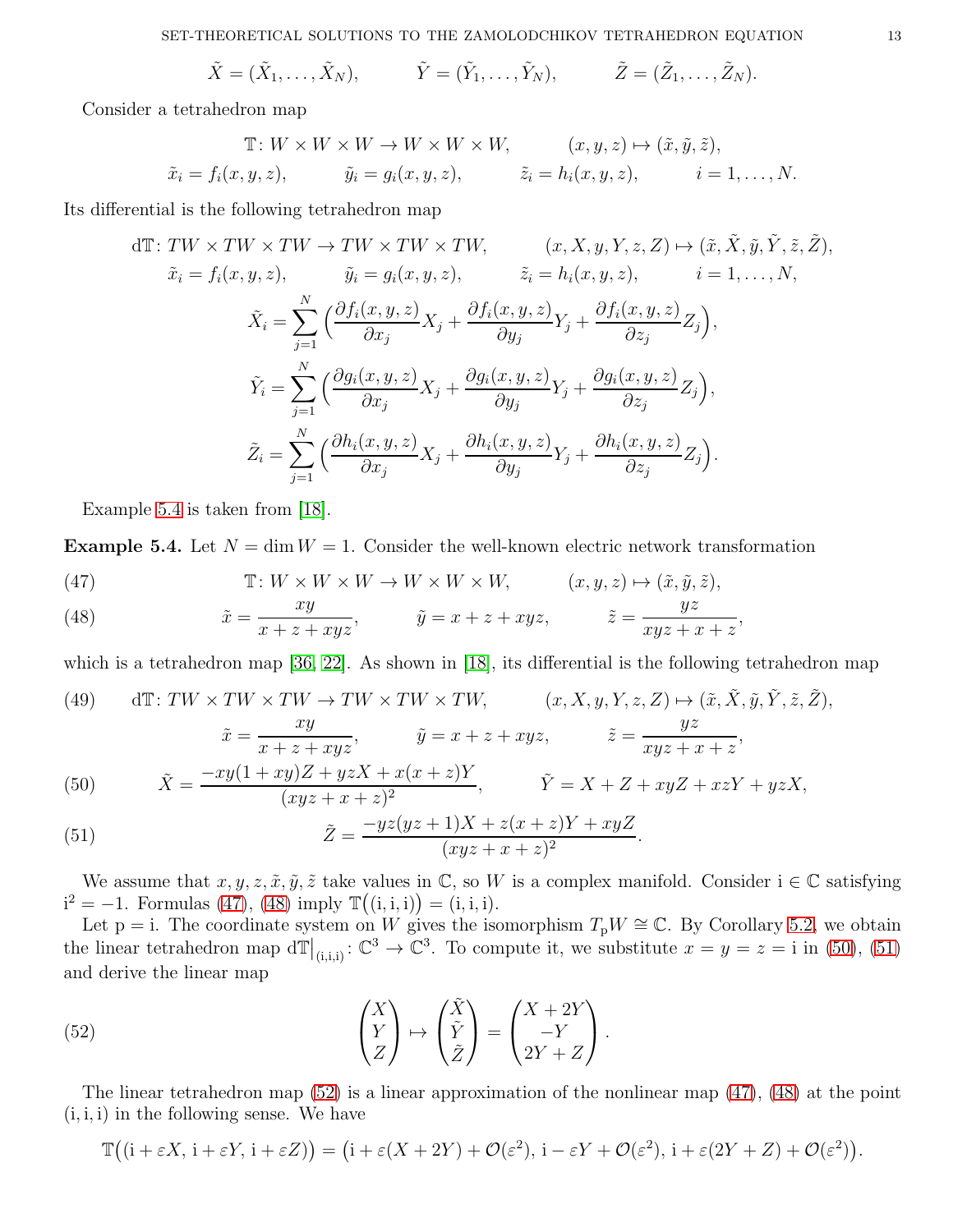**Remark 5.5.** Results of Hietarinta [\[16\]](#page-19-4) imply that for any field K and any  $a, b, c \in K$  the linear map

<span id="page-13-0"></span>(53) 
$$
T: \mathbb{K}^{3} \to \mathbb{K}^{3}, \qquad \begin{pmatrix} X \\ Y \\ Z \end{pmatrix} \mapsto \begin{pmatrix} \tilde{X} \\ \tilde{Y} \\ \tilde{Z} \end{pmatrix} = \begin{pmatrix} aX + (1 - ab)Y \\ -bY \\ (1 - bc)Y + cZ \end{pmatrix},
$$

is tetrahedron map. The map [\(52\)](#page-12-5) is of the form [\(53\)](#page-13-0) for  $\mathbf{a} = 1$ ,  $\mathbf{b} = -1$ ,  $\mathbf{c} = 1$ .

# <span id="page-13-5"></span>**Proposition 5.6.** Consider a set W and a map  $\mathbb{T}: W^3 \to W^3$ .

Suppose that for some  $n \in \mathbb{Z}_{>0}$  there are maps  $\mathbf{A}_n, \mathbf{B}_n, \mathbf{C}_n, \mathbf{D}_n : W \to \text{Mat}_n(\mathbb{K})$  such that for the corresponding map

<span id="page-13-7"></span>(54) 
$$
\mathbf{L} = \begin{pmatrix} \mathbf{A}_n & \mathbf{B}_n \\ \mathbf{C}_n & \mathbf{D}_n \end{pmatrix} : W \to \text{Mat}_{2n}(\mathbb{K})
$$

we have the following property: the local Yang–Baxter equation

<span id="page-13-1"></span>(55) 
$$
\mathbf{L}^{12}(x) \cdot \mathbf{L}^{13}(y) \cdot \mathbf{L}^{23}(z) = \mathbf{L}^{23}(\hat{z}) \cdot \mathbf{L}^{13}(\hat{y}) \cdot \mathbf{L}^{12}(\hat{x}), \qquad x, y, z, \hat{x}, \hat{y}, \hat{z} \in W,
$$

is equivalent to the relation

<span id="page-13-2"></span>(56) 
$$
(\hat{x}, \hat{y}, \hat{z}) = \mathbb{T}((x, y, z)), \qquad x, y, z, \hat{x}, \hat{y}, \hat{z} \in W.
$$

Here  $\mathbf{L}^{12}, \mathbf{L}^{13}, \mathbf{L}^{23} : W \to \text{Mat}_{3n}(\mathbb{K})$  are given by [\(5\)](#page-3-1).

Then a point  $p \in W$  satisfies

<span id="page-13-4"></span>(57) 
$$
\mathbb{T}((p,p,p)) = (p,p,p)
$$

if and only if the linear map

(58) 
$$
\mathbf{L}(\mathbf{p}) = \begin{pmatrix} \mathbf{A}_n(\mathbf{p}) & \mathbf{B}_n(\mathbf{p}) \\ \mathbf{C}_n(\mathbf{p}) & \mathbf{D}_n(\mathbf{p}) \end{pmatrix} : \mathbb{K}^{2n} \to \mathbb{K}^{2n}
$$

obeys the Yang–Baxter equation, that is,

<span id="page-13-3"></span>(59) 
$$
\mathbf{L}^{12}(p) \cdot \mathbf{L}^{13}(p) \cdot \mathbf{L}^{23}(p) = \mathbf{L}^{23}(p) \cdot \mathbf{L}^{13}(p) \cdot \mathbf{L}^{12}(p).
$$

*Proof.* By assumption, [\(55\)](#page-13-1) is equivalent to [\(56\)](#page-13-2). Substituting  $x = y = z = p$  and  $\hat{x} = \hat{y} = \hat{z} = p$ in  $(55)$ ,  $(56)$ , we derive that  $(59)$  is equivalent to  $(57)$ .

<span id="page-13-10"></span>Remark 5.7. In Proposition [5.6](#page-13-5) equation [\(55\)](#page-13-1) can be replaced by the equation

<span id="page-13-6"></span>(60) 
$$
\mathbf{L}^{23}(z) \cdot \mathbf{L}^{13}(y) \cdot \mathbf{L}^{12}(x) = \mathbf{L}^{12}(\hat{x}) \cdot \mathbf{L}^{13}(\hat{y}) \cdot \mathbf{L}^{23}(\hat{z}), \qquad x, y, z, \hat{x}, \hat{y}, \hat{z} \in W.
$$

That is, if equation [\(60\)](#page-13-6) is equivalent to relation [\(56\)](#page-13-2) then the conclusion of Proposition [5.6](#page-13-5) remains valid.

<span id="page-13-8"></span>**Remark 5.8.** Let W be an algebraic variety and  $\mathbb{T}: W^3 \to W^3$  be a rational map defined on an open dense subset of  $W^3$ . Proposition [5.6](#page-13-5) remains valid in this situation, provided that we restrict considerations to the open dense subset of  $W^3$  on which the map  $\mathbb T$  is defined.

When we consider the expressions  $\mathbb{T}((x, y, z))$  and  $\mathbb{T}((p, p, p))$  for such a rational map  $\mathbb{T}: W^3 \to W^3$ , we always assume that  $x, y, z, p \in W$  are such that  $\mathbb T$  is defined at  $(x, y, z) \in W^3$  and at  $(p, p, p) \in W^3$ .

<span id="page-13-9"></span>**Remark 5.9.** Results of [\[16\]](#page-19-4) imply the following classification of linear Yang–Baxter maps  $Y: \mathbb{K} \times \mathbb{K} \to$  $\mathbb{K}\times\mathbb{K}.$ 

A linear map  $Y: \mathbb{K} \times \mathbb{K} \to \mathbb{K} \times \mathbb{K}$  can be identified with a  $2 \times 2$  matrix  $Y = \begin{pmatrix} a & b \\ c & d \end{pmatrix}$ ,  $a, b, c, d \in \mathbb{K}$ . Then the maps  $Y^{12}, Y^{13}, Y^{23} \colon \mathbb{K}^3 \to \mathbb{K}^3$  are given by the matrices

$$
Y^{12} = \begin{pmatrix} a & b & 0 \\ c & d & 0 \\ 0 & 0 & 1 \end{pmatrix}, \qquad Y^{13} = \begin{pmatrix} a & 0 & b \\ 0 & 1 & 0 \\ c & 0 & d \end{pmatrix}, \qquad Y^{23} = \begin{pmatrix} 1 & 0 & 0 \\ 0 & a & b \\ 0 & c & d \end{pmatrix}.
$$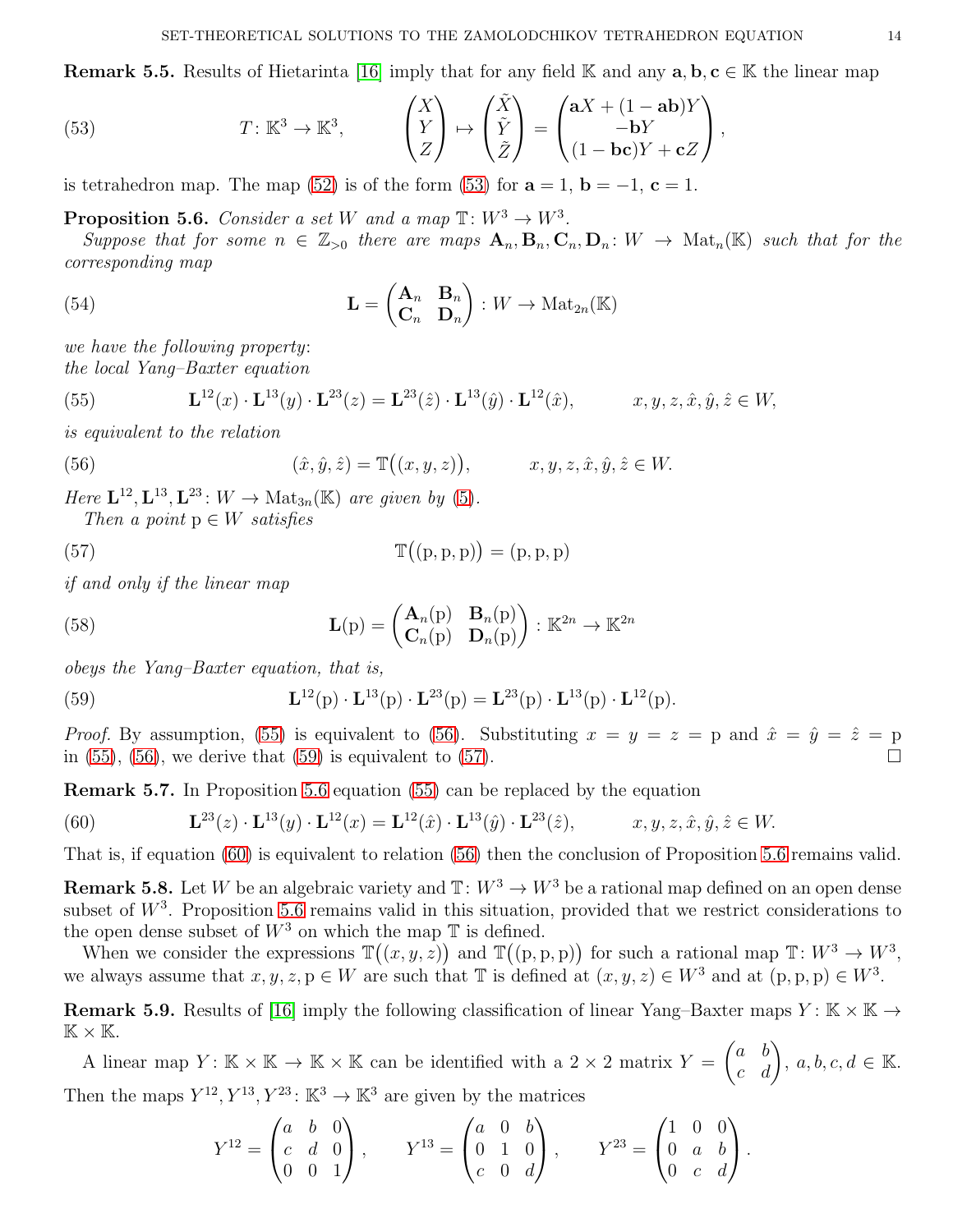The Yang–Baxter equation [\(2\)](#page-2-1) reads

<span id="page-14-2"></span>(61) 
$$
\begin{pmatrix} a & b & 0 \\ c & d & 0 \\ 0 & 0 & 1 \end{pmatrix} \begin{pmatrix} a & 0 & b \\ 0 & 1 & 0 \\ c & 0 & d \end{pmatrix} \begin{pmatrix} 1 & 0 & 0 \\ 0 & a & b \\ 0 & c & d \end{pmatrix} = \begin{pmatrix} 1 & 0 & 0 \\ 0 & a & b \\ 0 & c & d \end{pmatrix} \begin{pmatrix} a & 0 & b \\ 0 & 1 & 0 \\ c & 0 & d \end{pmatrix} \begin{pmatrix} a & b & 0 \\ c & d & 0 \\ 0 & 0 & 1 \end{pmatrix}.
$$

As shown in [\[16\]](#page-19-4), a matrix  $\begin{pmatrix} a & b \\ c & d \end{pmatrix}$  obeys [\(61\)](#page-14-2) if and only if one has

<span id="page-14-3"></span>(62) 
$$
abc = 0
$$
,  $bcd = 0$ ,  $bc(b - c) = 0$ ,  $b(ad + b - 1) = 0$ ,  $c(ad + c - 1) = 0$ .

As noticed in [\[16\]](#page-19-4), it is easy to show that a matrix  $\begin{pmatrix} a & b \\ c & d \end{pmatrix}$  satisfies [\(62\)](#page-14-3) if and only if this matrix belongs to one of the following classes

<span id="page-14-5"></span>(63) 
$$
\begin{pmatrix} \mathbf{a} & 0 \\ 0 & \mathbf{d} \end{pmatrix}
$$
,  $\begin{pmatrix} \mathbf{a} & 1 - \mathbf{ad} \\ 0 & \mathbf{d} \end{pmatrix}$ ,  $\begin{pmatrix} \mathbf{a} & 0 \\ 1 - \mathbf{ad} & \mathbf{d} \end{pmatrix}$ ,  $\begin{pmatrix} 0 & 1 \\ 1 & 0 \end{pmatrix}$ ,  $\mathbf{a}, \mathbf{d} \in \mathbb{K}$ .

<span id="page-14-0"></span>Remark 5.10. It is known that the local Yang–Baxter equation [\[32\]](#page-20-4) can be regarded as a "Lax equation" or "Lax system" for the tetrahedron equation (see, e.g., [\[11\]](#page-19-3) and references therein). By analogy with the notions of Lax matrices, Lax representations, and strong Lax matrices for Yang-Baxter maps [\[38,](#page-20-12) [31\]](#page-20-9), one can use the following "Lax terminology" for tetrahedron maps.

Suppose that we have a tetrahedron map  $\mathbb{T}: W^3 \to W^3$  and a matrix-function **L** of the form [\(54\)](#page-13-7) such that relation [\(56\)](#page-13-2) implies the local Yang–Baxter equation [\(55\)](#page-13-1). Then L can be called a Lax matrix (or Lax representation) for the map  $\mathbb{T}$ . If **L** is such that relation [\(56\)](#page-13-2) is equivalent to equation [\(55\)](#page-13-1) then **L** can be called a strong Lax matrix (or strong Lax representation) for T.

Using this terminology, one can say that in Proposition [5.6](#page-13-5) we consider a map  $\mathbb T$  with a strong Lax representation.

Note that the paper [\[26\]](#page-19-1) uses the term "Lax representation" in a slightly different sense. Namely, if a tetrahedron map  $\mathbb{T}: W^3 \to W^3$  and a matrix-function **L** of the form [\(54\)](#page-13-7) are such that relation [\(56\)](#page-13-2) is equivalent to equation [\(60\)](#page-13-6) then the paper [\[26\]](#page-19-1) says that equation [\(60\)](#page-13-6) is a Lax representation for the map T.

<span id="page-14-1"></span>**Example 5.11.** Dimakis and Müller-Hoissen [\[10\]](#page-19-0) constructed the rational tetrahedron map

<span id="page-14-4"></span>(64) 
$$
\mathbb{T}: \mathbb{C}^2 \times \mathbb{C}^2 \times \mathbb{C}^2 \to \mathbb{C}^2 \times \mathbb{C}^2 \times \mathbb{C}^2, \quad ((x_1, x_2), (y_1, y_2), (z_1, z_2)) \mapsto ((\tilde{x}_1, \tilde{x}_2), (\tilde{y}_1, \tilde{y}_2), (\tilde{z}_1, \tilde{z}_2)),
$$

$$
\tilde{x}_1 = y_1 \mathsf{C}, \qquad \tilde{x}_2 = \left(y_1 - \frac{\mathsf{A}}{x_1}\right) \mathsf{C}, \qquad \tilde{y}_1 = \frac{x_1}{\mathsf{C}}, \qquad \tilde{y}_2 = 1 - \mathsf{B},
$$

$$
\tilde{z}_1 = \frac{z_1 y_1 (x_1 - x_2)}{\mathsf{A}}, \qquad \tilde{z}_2 = 1 - \frac{(1 - y_2)(1 - z_2)}{\mathsf{B}},
$$

$$
\mathsf{A} = y_2 z_1 x_1 - y_2 x_1 - z_1 x_2 + x_1 y_1, \qquad \mathsf{B} = y_2 z_2 x_1 - y_2 x_1 - z_2 x_2 + 1,
$$

$$
\mathsf{C} = \frac{\mathsf{AB} - \mathsf{A}(1 - y_2)(1 - z_2)x_1 - \mathsf{B}z_1 (x_1 - x_2)}{\mathsf{AB} - \mathsf{A}(1 - y_2)(1 - z_2) - \mathsf{B}z_1 y_1 (x_1 - x_2)}.
$$

Let  $W = \mathbb{C}^2$  and  $n = 1$ . Following [\[10,](#page-19-0) Section 10], we consider the  $2 \times 2$  matrix-function

$$
\mathbf{L}: \mathbb{C}^2 \to \mathrm{Mat}_2(\mathbb{C}), \qquad \mathbf{L}(x) = \begin{pmatrix} x_1 & x_2 \\ 1 - x_1 & 1 - x_2 \end{pmatrix}, \qquad x = (x_1, x_2) \in \mathbb{C}^2.
$$

As shown in [\[10,](#page-19-0) Section 10], for this **L** and  $W = \mathbb{C}^2$  equation [\(55\)](#page-13-1) is equivalent to relation [\(56\)](#page-13-2) for the map [\(64\)](#page-14-4). (This equivalence holds on the open dense subset of  $\mathbb{C}^2 \times \mathbb{C}^2 \times \mathbb{C}^2$  on which the rational map (64) is defined.) Hence  $\bf{L}$  is a strong Lax representation for [\(64\)](#page-14-4) in the sense of Remark [5.10.](#page-14-0)

Using Proposition [5.6,](#page-13-5) we are going to find points  $p \in W$  satisfying  $\mathbb{T}((p, p, p)) = (p, p, p)$ . According to Proposition [5.6](#page-13-5) and Remarks [5.8,](#page-13-8) [5.9,](#page-13-9) it is sufficient to find points  $p = (x_1, x_2) \in \mathbb{C}^2$  satisfying the following conditions:

<span id="page-14-6"></span>(65) the  $2 \times 2$  matrix  $L(p)$  belongs to one of the classes [\(63\)](#page-14-5),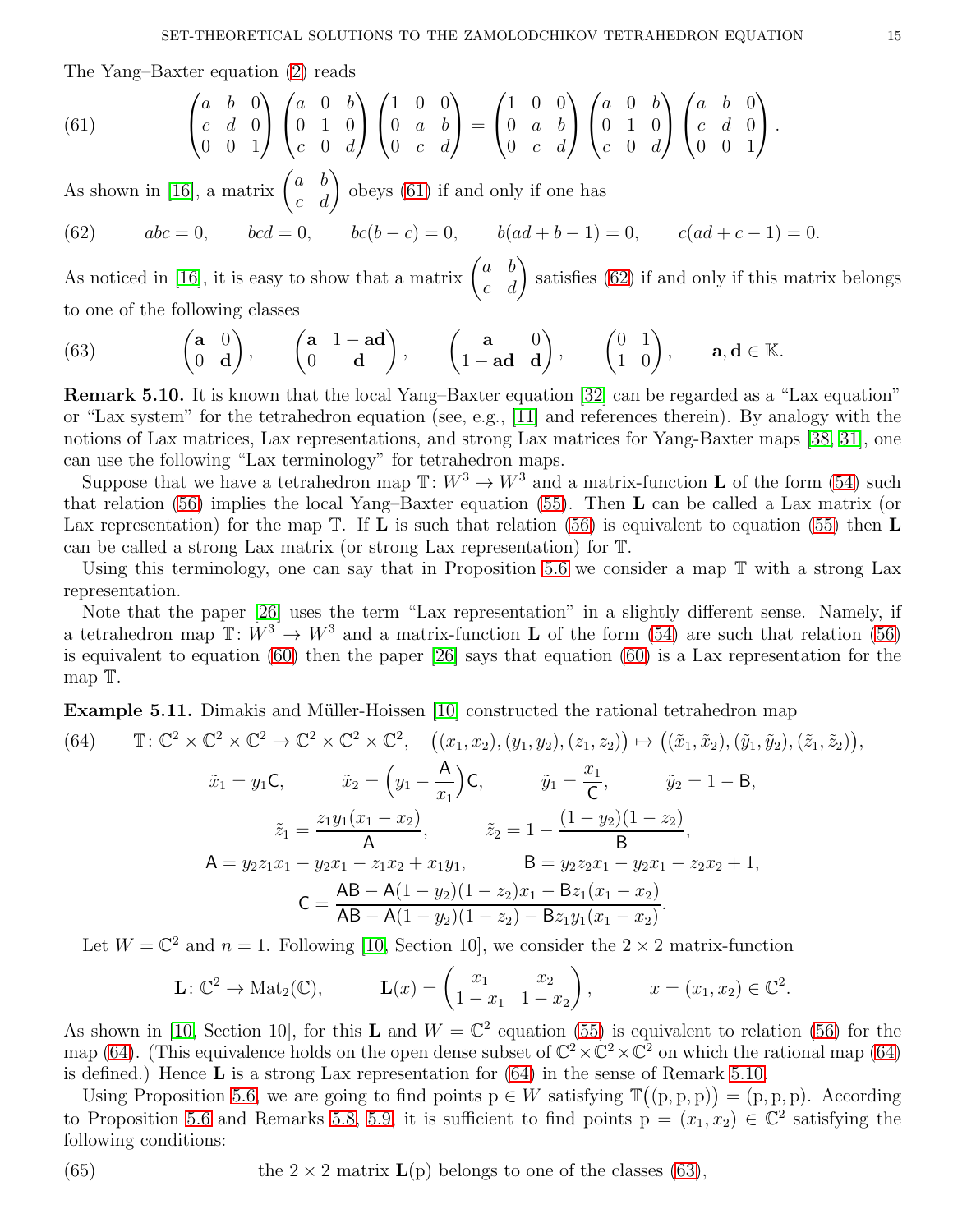<span id="page-15-2"></span>(66) the rational map  $(64)$  is defined at the point  $(p, p, p)$ .

Condition [\(66\)](#page-15-2) means that the denominators of the rational functions in the formula for the map [\(64\)](#page-14-4) must not vanish at the point (p, p, p).

Conditions [\(65\)](#page-14-6), [\(66\)](#page-15-2) are valid in the following cases

<span id="page-15-3"></span>(67) 
$$
p = (c, 0), \qquad L(p) = \begin{pmatrix} c & 0 \\ 1 - c & 1 \end{pmatrix}, \qquad c \in \mathbb{C}, \qquad c \neq 0,
$$

<span id="page-15-4"></span>(68) 
$$
p = (1, q), \qquad \mathbf{L}(p) = \begin{pmatrix} 1 & q \\ 0 & 1 - q \end{pmatrix}, \qquad q \in \mathbb{C}, \qquad q \neq 1.
$$

Therefore, in the cases [\(67\)](#page-15-3), [\(68\)](#page-15-4) we have  $\mathbb{T}((p, p, p)) = (p, p, p)$ . Since  $W = \mathbb{C}^2$ , one has  $\mathbb{T}_p W \cong \mathbb{C}^2$ . Hence, by Corollary [5.2,](#page-11-1) we obtain the linear tetrahedron map

$$
d\mathbb{T}\big|_{(p,p,p)}\colon \mathbb{C}^2\times\mathbb{C}^2\times\mathbb{C}^2\to\mathbb{C}^2\times\mathbb{C}^2\times\mathbb{C}^2.
$$

Computing  $d\mathbb{T}$  and  $d\mathbb{T}|_{(p,p,p)}$  in the case [\(67\)](#page-15-3), one derives that  $d\mathbb{T}|_{(p,p,p)}$  is given by

<span id="page-15-6"></span>(69)  
\n
$$
d\mathbb{T}\Big|_{(p,p,p)}: \mathbb{C}^2 \times \mathbb{C}^2 \times \mathbb{C}^2 \to \mathbb{C}^2 \times \mathbb{C}^2 \times \mathbb{C}^2, \qquad p = (c, 0), \qquad c \in \mathbb{C}, \qquad c \neq 0,
$$
\n
$$
((X_1, X_2), (Y_1, Y_2), (Z_1, Z_2)) \mapsto ((\tilde{X}_1, \tilde{X}_2), (\tilde{Y}_1, \tilde{Y}_2), (\tilde{Y}_1, \tilde{Y}_2)),
$$
\n
$$
\tilde{X}_1 = X_1 + \frac{(c-1)}{c} Y_1 + \frac{(c+1)(c-1)^2}{c} Y_2 - \frac{(c-1)}{c} Z_1 + (1-c) Z_2,
$$
\n
$$
\tilde{X}_2 = X_2 + (1-c) Y_2,
$$
\n
$$
\tilde{Y}_1 = \frac{1}{c} Y_1 - \frac{(c+1)(c-1)^2}{c} Y_2 + \frac{(c-1)}{c} Z_1 + (c-1) Z_2,
$$
\n
$$
\tilde{Y}_2 = c Y_2, \qquad \tilde{Z}_1 = (1-c) Y_2 + Z_1, \qquad \tilde{Z}_2 = (1-c) Y_2 + Z_2.
$$

In the case [\(68\)](#page-15-4) one obtains

<span id="page-15-1"></span>(70)  
\n
$$
d\mathbb{T}\Big|_{(p,p,p)} : \mathbb{C}^2 \times \mathbb{C}^2 \times \mathbb{C}^2 \to \mathbb{C}^2 \times \mathbb{C}^2 \times \mathbb{C}^2, \qquad p = (1, q), \qquad q \in \mathbb{C}, \qquad q \neq 1,
$$
\n
$$
((X_1, X_2), (Y_1, Y_2), (Z_1, Z_2)) \mapsto ((\tilde{X}_1, \tilde{X}_2), (\tilde{Y}_1, \tilde{Y}_2), (\tilde{Y}_1, \tilde{Y}_2)),
$$
\n
$$
\tilde{X}_1 = X_1 + \frac{q}{q-1} Y_1, \qquad \tilde{X}_2 = X_2 + \frac{q}{q-1} Y_1, \qquad \tilde{Y}_1 = \frac{1}{1-q} Y_1,
$$
\n
$$
\tilde{Y}_2 = (1-q)qX_1 + qX_2 + (1-q)Y_2,
$$
\n
$$
\tilde{Z}_1 = \frac{q}{q-1} Y_1 + Z_1, \qquad \tilde{Z}_2 = (q-1)qX_1 - qX_2 + qY_2 + Z_2.
$$

<span id="page-15-0"></span>Example 5.12. One of us [\[26\]](#page-19-1) constructed the rational tetrahedron map

<span id="page-15-5"></span>(71)  
\n
$$
\mathbb{T}: \mathbb{C}^3 \times \mathbb{C}^3 \times \mathbb{C}^3 \times \mathbb{C}^3 \times \mathbb{C}^3
$$
\n
$$
((x_1, x_2, x_3), (y_1, y_2, y_3), (z_1, z_2, z_3)) \mapsto ((\tilde{x}_1, \tilde{x}_2, \tilde{x}_3), (\tilde{y}_1, \tilde{y}_2, \tilde{y}_3), (\tilde{z}_1, \tilde{z}_2, \tilde{z}_3)),
$$
\n
$$
\tilde{x}_1 = \frac{y_3 x_1 - y_1 z_2}{z_3}, \qquad \tilde{x}_2 = \frac{x_3 z_3 (x_2 (z_3 + z_1 z_2) + y_2 z_1 (x_3 + x_1 x_2))}{x_3 y_3 z_3 - (x_2 z_2 + y_2 (x_3 + x_1 x_2)) (y_3 x_1 z_1 - y_1 (z_3 + z_1 z_2))},
$$
\n
$$
\tilde{x}_3 = x_3, \qquad \tilde{y}_1 = \frac{y_1 (z_3 + z_1 z_2) - y_3 x_1 z_1}{x_3 z_3}, \qquad \tilde{y}_2 = x_2 z_2 + y_2 (x_3 + x_1 x_2), \qquad \tilde{y}_3 = y_3,
$$
\n
$$
\tilde{z}_1 = \frac{z_3 (y_3 z_1 (x_3 + x_1 x_2) - x_2 y_1 (z_3 + z_1 z_2))}{x_3 y_3 z_3 - (x_2 z_2 + y_2 (x_3 + x_1 x_2)) (y_3 x_1 z_1 - y_1 (z_3 + z_1 z_2))},
$$
\n
$$
\tilde{z}_2 = x_1 y_2 + z_2, \qquad \tilde{z}_3 = z_3.
$$

(These formulas appear in [\[26\]](#page-19-1) in different notation:  $x_3, y_3, z_3$  are denoted by  $a, b, c$  in [26].)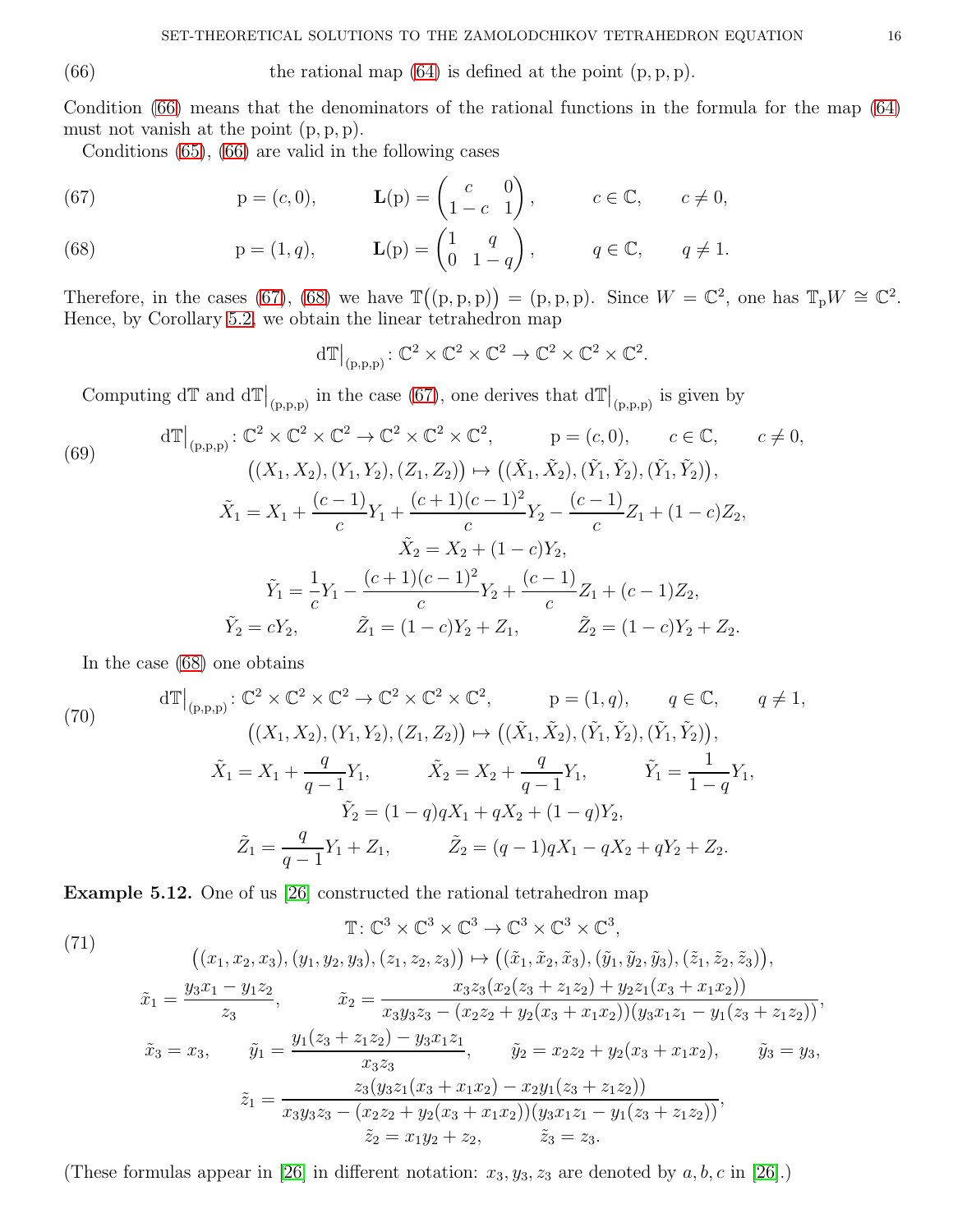Let  $W = \mathbb{C}^3$  and  $n = 1$ . Following [\[26,](#page-19-1) Section 4], we consider the  $2 \times 2$  matrix-function

$$
\mathbf{L}: \mathbb{C}^3 \to \text{Mat}_2(\mathbb{C}), \qquad \mathbf{L}(x) = \begin{pmatrix} x_3 + x_1 x_2 & x_1 \\ x_2 & 1 \end{pmatrix}, \qquad x = (x_1, x_2, x_3) \in \mathbb{C}^3
$$

As shown in [\[26,](#page-19-1) Section 4], for this **L** and  $W = \mathbb{C}^3$  equation [\(60\)](#page-13-6) is equivalent to relation [\(56\)](#page-13-2) for the map [\(71\)](#page-15-5). (This equivalence holds on the open dense subset of  $\mathbb{C}^3 \times \mathbb{C}^3 \times \mathbb{C}^3$  on which the rational map (71) is defined.) Using Remark [5.10,](#page-14-0) we see that  $L$  is a strong Lax representation for the map inverse to  $(71)$ .

Using Proposition [5.6](#page-13-5) and Remark [5.7,](#page-13-10) we are going to find points  $p \in W$  satisfying  $\mathbb{T}((p, p, p)) =$  $(p, p, p)$ . According to Proposition [5.6](#page-13-5) and Remarks [5.7–](#page-13-10)5.9, it is sufficient to find points  $p = (x_1, x_2, x_3) \in$  $\mathbb{C}^3$  satisfying the following conditions:

- <span id="page-16-3"></span>(72) the  $2 \times 2$  matrix  $L(p)$  belongs to one of the classes [\(63\)](#page-14-5),
- <span id="page-16-2"></span>(73) the rational map  $(71)$  is defined at the point  $(p, p, p)$ .

Condition [\(73\)](#page-16-2) means that the denominators of the rational functions in the formula for the map [\(71\)](#page-15-5) must not vanish at the point (p, p, p).

Conditions [\(72\)](#page-16-3), [\(73\)](#page-16-2) are valid in the following cases

<span id="page-16-4"></span>(74) 
$$
p = (0, 1 - q_1, q_1),
$$
  $\mathbf{L}(p) = \begin{pmatrix} q_1 & 0 \\ 1 - q_1 & 1 \end{pmatrix}, \qquad q_1 \in \mathbb{C}, \qquad q_1 \neq 0,$ 

<span id="page-16-5"></span>(75) 
$$
p = (1 - q_2, 0, q_2), \qquad L(p) = \begin{pmatrix} q_2 & 1 - q_2 \\ 0 & 1 \end{pmatrix}, \qquad q_2 \in \mathbb{C}, \qquad q_2 \neq 0,
$$

<span id="page-16-6"></span>(76) 
$$
p = (0, 0, q_3),
$$
  $\mathbf{L}(p) = \begin{pmatrix} q_3 & 0 \\ 0 & 1 \end{pmatrix}, \quad q_3 \in \mathbb{C}, \quad q_3 \neq 0.$ 

Therefore, in the cases [\(74\)](#page-16-4), [\(75\)](#page-16-5), [\(76\)](#page-16-6) we have  $\mathbb{T}((p, p, p)) = (p, p, p)$ . Since  $W = \mathbb{C}^3$ , one has  $\mathbb{T}_p W \cong \mathbb{C}^3$ . Hence, by Corollary [5.2,](#page-11-1) we obtain the linear tetrahedron map

$$
d\mathbb{T}\big|_{(p,p,p)}\colon \mathbb{C}^3\times \mathbb{C}^3\times \mathbb{C}^3\to \mathbb{C}^3\times \mathbb{C}^3\times \mathbb{C}^3.
$$

Computing  $d\mathbb{T}$  and  $d\mathbb{T}|_{(p,p,p)}$  in the case [\(74\)](#page-16-4), one derives that  $d\mathbb{T}|_{(p,p,p)}$  is given by

<span id="page-16-0"></span>(77) 
$$
d\mathbb{T}\Big|_{(p,p,p)}: \mathbb{C}^3 \times \mathbb{C}^3 \times \mathbb{C}^3 \times \mathbb{C}^3 \times \mathbb{C}^3 \times \mathbb{C}^3, \qquad p = (0, 1 - q_1, q_1), \qquad q_1 \in \mathbb{C}, \qquad q_1 \neq 0,
$$
  
\n
$$
((X_1, X_2, X_3), (Y_1, Y_2, Y_3), (Z_1, Z_2, Z_3)) \mapsto ((\tilde{X}_1, \tilde{X}_2, \tilde{X}_3), (\tilde{Y}_1, \tilde{Y}_2, \tilde{Y}_3), (\tilde{Y}_1, \tilde{Y}_2, \tilde{Y}_3)),
$$
  
\n
$$
\tilde{X}_1 = X_1 + \frac{(q_1 - 1)}{q_1} Y_1,
$$
  
\n
$$
\tilde{X}_2 = X_2 - \frac{(q_1 - 1)^2}{(q_1)^2} Y_1 + \frac{(q_1 - 1)}{q_1} Y_3 - \frac{(q_1 - 1)}{q_1} Z_1 - \frac{(q_1 - 1)}{q_1} Z_3,
$$
  
\n
$$
\tilde{X}_3 = X_3, \qquad \tilde{Y}_1 = \frac{1}{q_1} Y_1,
$$
  
\n
$$
\tilde{Y}_2 = (q_1 - 1)^2 X_1 + (1 - q_1) X_2 + (1 - q_1) X_3 + q_1 Y_2 + (1 - q_1) Z_2,
$$
  
\n
$$
\tilde{Y}_3 = Y_3, \qquad \tilde{Z}_1 = \frac{(q_1 - 1)}{q_1} Y_1 + Z_1, \qquad \tilde{Z}_2 = (1 - q_1) X_1 + Z_2, \qquad \tilde{Z}_3 = Z_3.
$$

Similarly, in the case [\(75\)](#page-16-5) we obtain

<span id="page-16-1"></span>(78) 
$$
d\mathbb{T}\Big|_{(p,p,p)} : \mathbb{C}^3 \times \mathbb{C}^3 \times \mathbb{C}^3 \to \mathbb{C}^3 \times \mathbb{C}^3 \times \mathbb{C}^3, \qquad p = (1 - q_2, 0, q_2), \qquad q_2 \in \mathbb{C}, \quad q_2 \neq 0,
$$

$$
((X_1, X_2, X_3), (Y_1, Y_2, Y_3), (Z_1, Z_2, Z_3)) \mapsto ((\tilde{X}_1, \tilde{X}_2, \tilde{X}_3), (\tilde{Y}_1, \tilde{Y}_2, \tilde{Y}_3), (\tilde{Y}_1, \tilde{Y}_2, \tilde{Y}_3)),
$$

$$
\tilde{X}_1 = X_1 - \frac{(q_2 - 1)}{q_2} Y_3 + \frac{(q_2 - 1)}{q_2} Z_2 + \frac{(q_2 - 1)}{q_2} Z_3,
$$

$$
\tilde{X}_2 = X_2 + (1 - q_2) Y_2, \qquad \tilde{X}_3 = X_3,
$$

.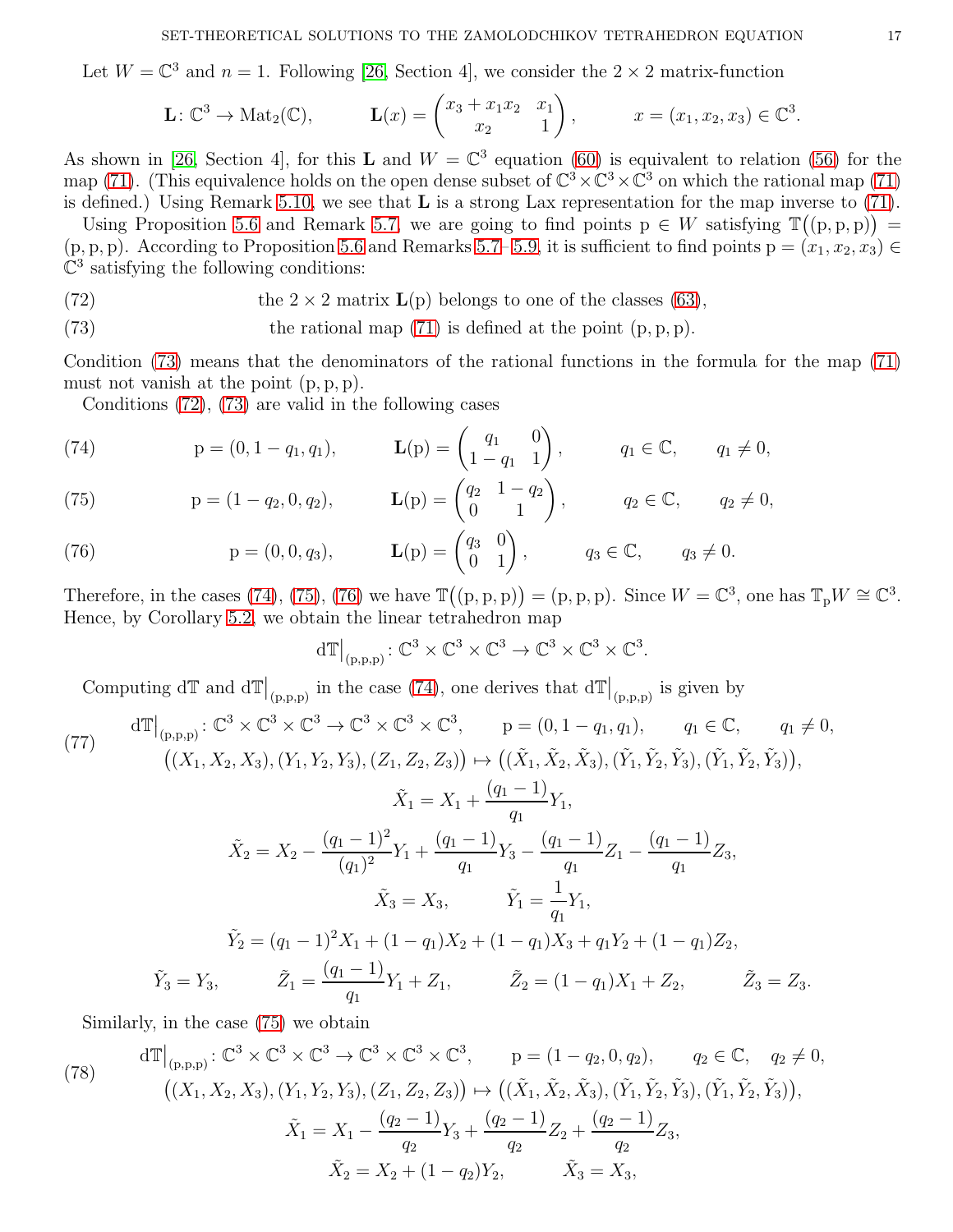SET-THEORETICAL SOLUTIONS TO THE ZAMOLODCHIKOV TETRAHEDRON EQUATION 18

$$
\tilde{Y}_1 = \frac{(q_2 - 1)}{q_2} X_1 + \frac{(q_2 - 1)}{q_2} X_3 + \frac{1}{q_2} Y_1 - \frac{(q_2 - 1)^2}{(q_2)^2} Y_3 + \frac{(q_2 - 1)}{q_2} Z_1 + \frac{(q_2 - 1)^2}{(q_2)^2} Z_2 + \frac{(q_2 - 1)^2}{(q_2)^2} Z_3,
$$
\n
$$
\tilde{Y}_2 = q_2 Y_2, \qquad \tilde{Y}_3 = Y_3,
$$
\n
$$
\tilde{Z}_1 = (q_2 - 1) X_2 - (q_2 - 1)^2 Y_2 + Z_1, \qquad \tilde{Z}_2 = (1 - q_2) Y_2 + Z_2, \qquad \tilde{Z}_3 = Z_3.
$$

Finally, in the case [\(76\)](#page-16-6) one gets a very simple map

$$
d\mathbb{T}\Big|_{(p,p,p)} : \mathbb{C}^3 \times \mathbb{C}^3 \times \mathbb{C}^3 \to \mathbb{C}^3 \times \mathbb{C}^3 \times \mathbb{C}^3, \qquad p = (0, 0, q_3), \qquad q_3 \in \mathbb{C}, \qquad q_3 \neq 0,
$$
  

$$
((X_1, X_2, X_3), (Y_1, Y_2, Y_3), (Z_1, Z_2, Z_3)) \mapsto ((\tilde{X}_1, \tilde{X}_2, \tilde{X}_3), (\tilde{Y}_1, \tilde{Y}_2, \tilde{Y}_3), (\tilde{Y}_1, \tilde{Y}_2, \tilde{Y}_3)),
$$
  

$$
\tilde{X}_1 = X_1, \qquad \tilde{X}_2 = X_2, \qquad \tilde{X}_3 = X_3,
$$
  

$$
\tilde{Y}_1 = \frac{1}{q_3} Y_1, \qquad \tilde{Y}_2 = q_3 Y_2, \qquad \tilde{Y}_3 = Y_3, \qquad \tilde{Z}_1 = Z_1, \qquad \tilde{Z}_2 = Z_2, \qquad \tilde{Z}_3 = Z_3.
$$

<span id="page-17-0"></span>**Remark 5.13.** It was noticed in [\[18\]](#page-19-25) that the linear tetrahedron map  $d\mathbb{T}|_{(p,p,p)}$  described in Corollary [5.2](#page-11-1) can be regarded as a linear approximation of a nonlinear tetrahedron map  $\mathbb{T}: W^3 \to W^3$  at a point  $(p, p, p) \in W^3$  satisfying  $\mathbb{T}((p, p, p)) = (p, p, p)$ . Relations with the local Yang–Baxter equation and Lax representations, which we consider in this section, were not discussed in [\[18\]](#page-19-25). As shown in this section, a strong Lax representation (defined for T by means of the local Yang–Baxter equation) helps to find points  $(p, p, p) \in W^3$  satisfying  $\mathbb{T}((p, p, p)) = (p, p, p).$ 

<span id="page-17-1"></span>The map  $(69)$  was obtained in [\[18\]](#page-19-25). The maps  $(70)$ ,  $(77)$ ,  $(78)$  are new.

### 6. Some proofs

<span id="page-17-2"></span>6.1. Proof of Proposition [2.4.](#page-3-4) Using the notation of Proposition [2.4,](#page-3-4) we set  $\tilde{T} = T^{-1}$ . It is easily seen that

<span id="page-17-5"></span>(79) 
$$
\tilde{T}^{123} = (T^{123})^{-1}, \qquad \tilde{T}^{145} = (T^{145})^{-1}, \qquad \tilde{T}^{246} = (T^{246})^{-1}, \qquad \tilde{T}^{356} = (T^{356})^{-1}.
$$

Using [\(79\)](#page-17-5), one obtains

<span id="page-17-6"></span>
$$
(80) \qquad (T^{123} \circ T^{145} \circ T^{246} \circ T^{356})^{-1} = (T^{356})^{-1} (T^{246})^{-1} (T^{145})^{-1} (T^{123})^{-1} = \tilde{T}^{356} \circ \tilde{T}^{246} \circ \tilde{T}^{145} \circ \tilde{T}^{123},
$$

<span id="page-17-7"></span>(81) 
$$
(T^{356} \circ T^{246} \circ T^{145} \circ T^{123})^{-1} = (T^{123})^{-1} (T^{145})^{-1} (T^{246})^{-1} (T^{356})^{-1} = \tilde{T}^{123} \circ \tilde{T}^{145} \circ \tilde{T}^{246} \circ \tilde{T}^{356}.
$$

From [\(3\)](#page-2-2), [\(80\)](#page-17-6), [\(81\)](#page-17-7) we derive  $\tilde{T}^{123} \circ \tilde{T}^{145} \circ \tilde{T}^{246} \circ \tilde{T}^{356} = \tilde{T}^{356} \circ \tilde{T}^{246} \circ \tilde{T}^{145} \circ \tilde{T}^{123}$ , which means that the map  $\tilde{T} = T^{-1}$  satisfies the tetrahedron equation.

<span id="page-17-3"></span>6.2. Proof of Theorem [4.1.](#page-10-2) Applying Proposition [2.3](#page-3-5) to the Yang–Baxter map [\(43a\)](#page-9-7), we obtain the following tetrahedron maps

<span id="page-17-8"></span>(82) 
$$
T = \mathbb{Y}_1 \times \mathrm{Id}_{\mathbf{G}} : \mathbf{G}^3 \to \mathbf{G}^3, \qquad T(x, y, z) = (yxy, y^{-1}, z),
$$

<span id="page-17-9"></span>(83) 
$$
\check{T} = \mathrm{Id}_{\mathbf{G}} \times \mathbb{Y}_1 : \mathbf{G}^3 \to \mathbf{G}^3, \qquad \check{T}(x, y, z) = (x, zyz, z^{-1}).
$$

Consider

<span id="page-17-4"></span>(84) 
$$
\sigma: \mathbf{G} \to \mathbf{G}, \qquad \sigma(x) = x^{-1}.
$$

For [\(84\)](#page-17-4), [\(82\)](#page-17-8), [\(83\)](#page-17-9) one has

$$
\sigma \circ \sigma = \text{Id}_{\mathbf{G}}, \qquad (\sigma \times \sigma \times \sigma) \circ T \circ (\sigma \times \sigma \times \sigma) = T, \qquad (\sigma \times \sigma \times \sigma) \circ \check{T} \circ (\sigma \times \sigma \times \sigma) = \check{T}.
$$

Therefore, we can apply Proposition [2.2](#page-2-5) to the tetrahedron maps [\(82\)](#page-17-8), [\(83\)](#page-17-9), which gives the maps [\(44e\)](#page-10-3), [\(44f\)](#page-10-4). Indeed, for any  $x, y, z \in G$  one has

$$
((\sigma \times \mathrm{Id}_{\mathbf{G}} \times \sigma) \circ T \circ (\mathrm{Id}_{\mathbf{G}} \times \sigma \times \mathrm{Id}_{\mathbf{G}}))(x, y, z) = (yx^{-1}y, y, z^{-1}) = \mathbb{T}_{3}(x, y, z),
$$

$$
((\sigma \times \mathrm{Id}_{\mathbf{G}} \times \sigma) \circ \check{T} \circ (\mathrm{Id}_{\mathbf{G}} \times \sigma \times \mathrm{Id}_{\mathbf{G}}))(x, y, z) = (x^{-1}, zy^{-1}z, z) = \check{\mathbb{T}}_{3}(x, y, z).
$$

Therefore, by Proposition [2.2,](#page-2-5) the maps [\(44e\)](#page-10-3), [\(44f\)](#page-10-4) satisfy the tetrahedron equation.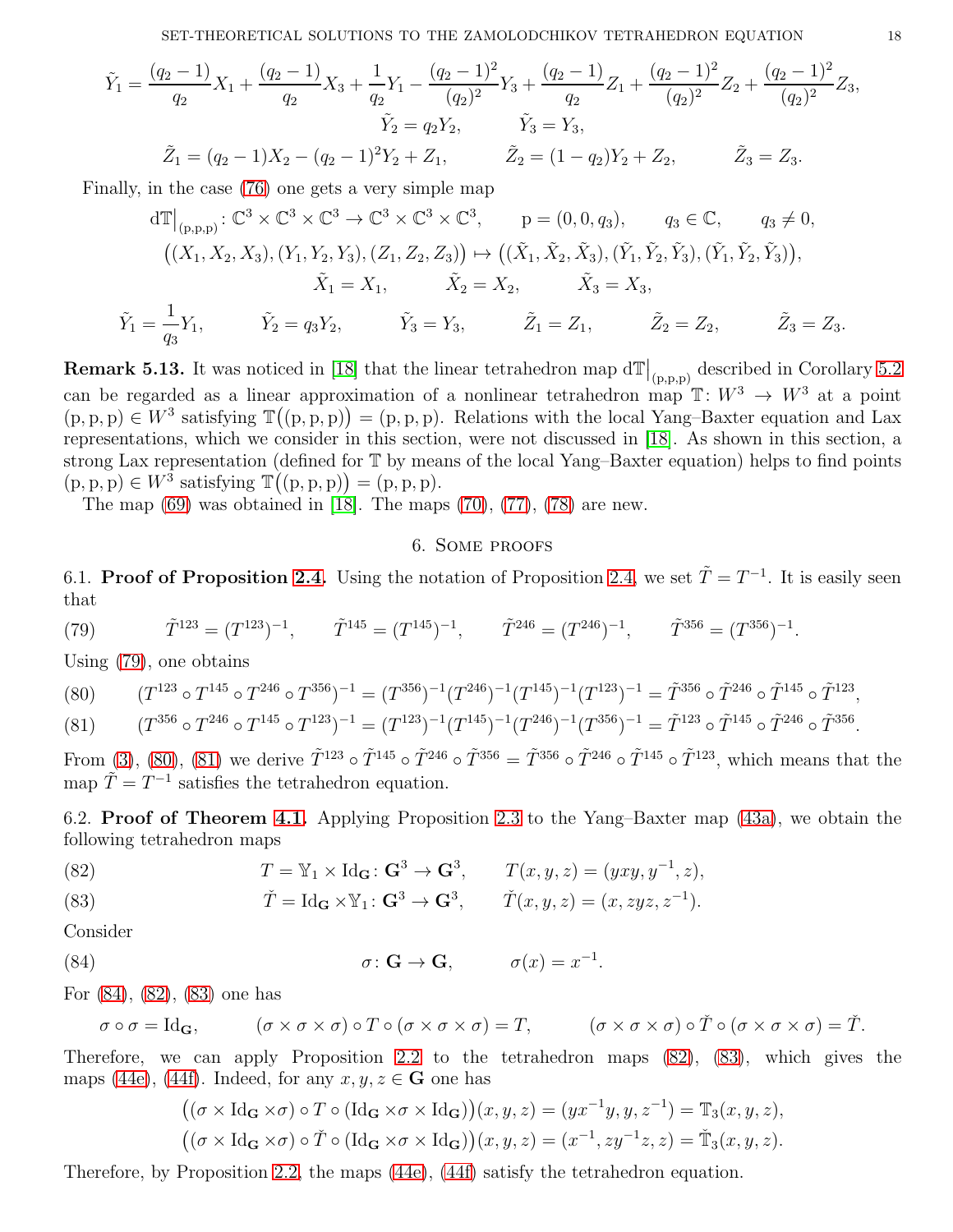Similarly, applying Proposition [2.3](#page-3-5) to the Yang–Baxter maps [\(43\)](#page-9-6), one obtains the tetrahedron maps

<span id="page-18-1"></span>(85)  $\mathbb{Y}_i \times \mathrm{Id}_{\mathbf{G}} : \mathbf{G}^3 \to \mathbf{G}^3, \qquad \mathrm{Id}_{\mathbf{G}} \times \mathbb{Y}_i : \mathbf{G}^3 \to \mathbf{G}^3, \qquad i = 1, 2, 3, 4.$ 

<span id="page-18-0"></span>Applying Proposition [2.2](#page-2-5) to the tetrahedron maps [\(85\)](#page-18-1) with  $\sigma$  given by [\(84\)](#page-17-4), one obtains all the maps [\(44\)](#page-10-1). Therefore, the maps [\(44\)](#page-10-1) satisfy the tetrahedron equation.

## 7. Conclusions

In this paper we have presented several constructions of tetrahedron maps, using algebraic and differential-geometric tools.

In particular, we have obtained the families of new nonlinear polynomial tetrahedron maps [\(25\)](#page-6-0), [\(26\)](#page-6-1) on the space of square matrices, using a matrix refactorisation equation, which does not coincide with the standard local Yang–Baxter equation. In Section [3.3](#page-6-2) Liouville integrability has been proved for the map [\(25\)](#page-6-0) in the case  $1 \leq m \leq n/2$  and for [\(26\)](#page-6-1) in the case  $3n/2 \leq m \leq 2n-1$ .

Also, we have shown how to derive linear tetrahedron maps as linear approximations of nonlinear ones, using Lax representations and the differentials of nonlinear tetrahedron maps on manifolds. Applying this construction to nonlinear maps from [\[10,](#page-19-0) [26\]](#page-19-1), we have obtained parametric families of new linear tetrahedron maps [\(70\)](#page-15-1), [\(77\)](#page-16-0), [\(78\)](#page-16-1) with nonlinear dependence on the parameters  $q, q_1, q_2$ .

Another result is the new nonlinear tetrahedron maps [\(10\)](#page-4-0), [\(12\)](#page-4-1), which are matrix generalisations of the map  $(8)$  from Sergeev's classification [\[36\]](#page-20-0). As shown in Proposition [3.2,](#page-4-2) in  $(10)–(13)$  $(10)–(13)$  one can replace  $\text{Mat}_n(\mathbb{K})$  by an arbitrary associative ring A with a unit. This gives the maps  $(14)-(17)$  $(14)-(17)$ , which can be viewed as tetrahedron maps in noncommuting variables.

Furthermore, new tetrahedron maps  $(44)$  on an arbitrary group G have been presented.

Motivated by the results of this paper, we suggest the following directions for future research:

- As said above, we have proved Liouville integrability of [\(25\)](#page-6-0) for  $1 \leq m \leq n/2$  and of [\(26\)](#page-6-1) for  $3n/2 \leq m \leq 2n-1$ . One can try to prove Liouville integrability of the maps [\(25\)](#page-6-0), [\(26\)](#page-6-1) for other values of  $n, m$ .
- We have obtained the tetrahedron maps  $(25)$ ,  $(26)$ , using the matrix refactorisation equation  $(20)$ with [\(19\)](#page-5-2), which does not coincide with the matrix local Yang–Baxter equation [\(6\)](#page-3-2).

To derive the maps [\(25\)](#page-6-0), [\(26\)](#page-6-1), we have used in equation [\(20\)](#page-5-1) with [\(19\)](#page-5-2) the matrix-function [\(18\)](#page-5-3) of the form [\(21\)](#page-5-4). It would be interesting to obtain other tetrahedron maps from equation [\(20\)](#page-5-1) with  $(19)$ , using matrix-functions  $(18)$  of other forms.

• It is well known that Yang–Baxter and tetrahedron maps are closely related to integrable lattice equations (see, e.g., [\[23,](#page-19-24) [24,](#page-19-27) [25,](#page-19-11) [35\]](#page-20-10)). As discussed above, in this paper we have constructed several families of new nonlinear tetrahedron maps, some of which are Liouville integrable, and also we have described a procedure to derive new linear tetrahedron maps as linear approximations of nonlinear ones. It would be interesting to study possible relations of the obtained tetrahedron maps with integrable lattice equations, using the methods described in [\[24,](#page-19-27) [23,](#page-19-24) [25,](#page-19-11) [35\]](#page-20-10) and references therein. In particular, it would be interesting to understand whether the above-mentioned linear approximations of nonlinear tetrahedron maps correspond to some sort of linear approximations of nonlinear lattice equations.

### **ACKNOWLEDGEMENTS**

The work on Sections [1,](#page-0-0) [3,](#page-3-7) [4,](#page-9-2) [6](#page-17-1) was supported by the Russian Science Foundation (grant No. 21-71- 30011).

The work on Sections [2,](#page-2-0) [5,](#page-10-0) [7](#page-18-0) was carried out within the framework of a development programme for the Regional Scientific and Educational Mathematical Centre of the P.G. Demidov Yaroslavl State University with financial support from the Ministry of Science and Higher Education of the Russian Federation (Agreement on provision of subsidy from the federal budget No. 075-02-2022-886).

We would like to thank A. Doliwa, V.A. Kolesov, M.M. Preobrazhenskaia, S.M. Sergeev, and D.V. Talalaev for useful discussions.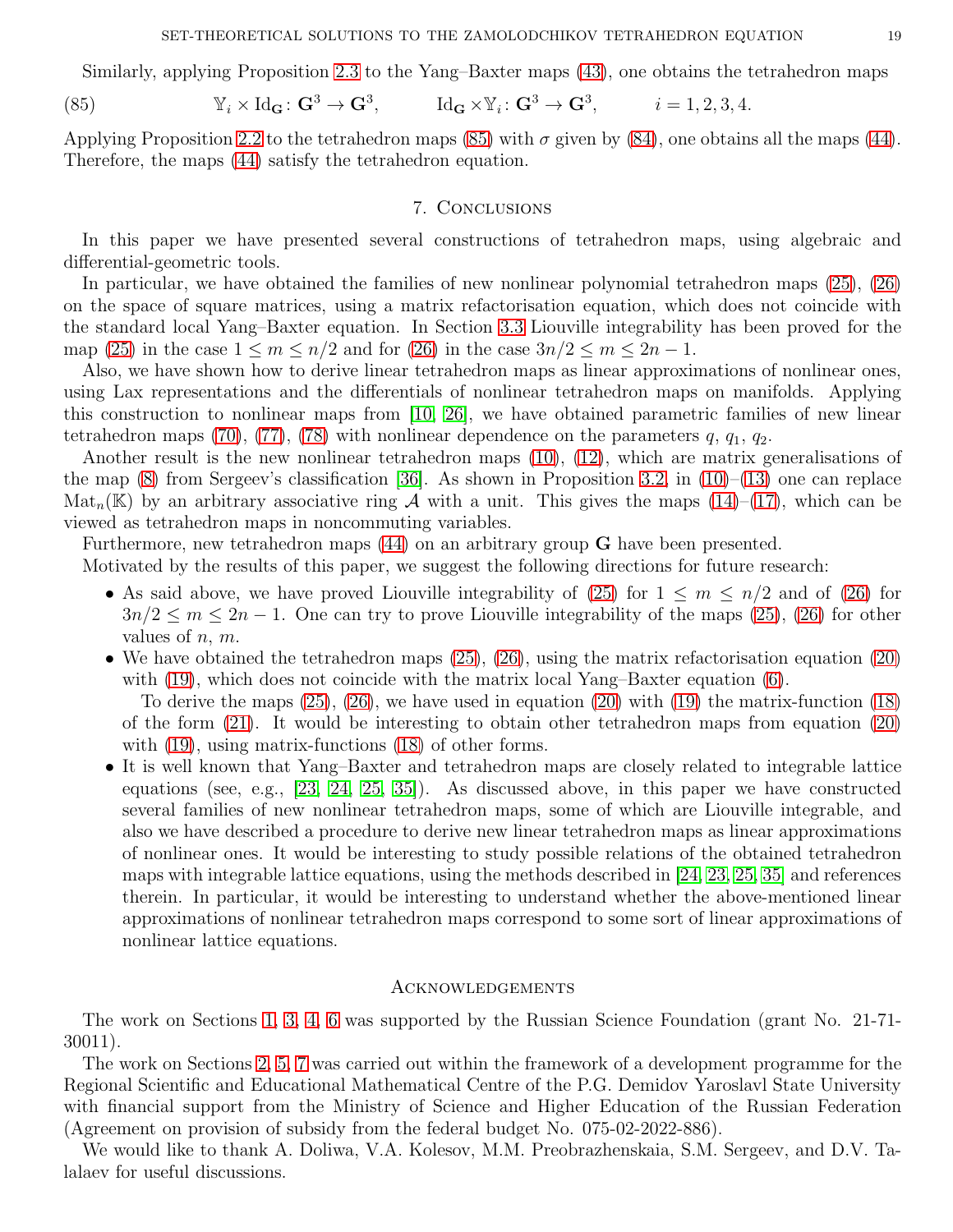#### **REFERENCES**

- <span id="page-19-16"></span><span id="page-19-15"></span>[1] V.E. Adler, A.I. Bobenko, and Yu.B. Suris. Classification of integrable equations on quad-graphs. The consistency approach. *Comm. Math. Phys.* 233 (2003), 513–543.
- <span id="page-19-17"></span>[2] J. Atkinson and M. Nieszporski. Multi-quadratic quad equations: integrable cases from a factorized-discriminant hypothesis. *Int. Math. Res. Not. IMRN* 2014, 4215–4240.
- [3] V. Bardakov, B. Chuzinov, I. Emel′yanenkov, M. Ivanov, T. Kozlovskaya, and V. Leshkov. n-simplex equations and corresponding algebraic systems. Talk on 13 October 2021 at the Seminar on Integrable Systems (Centre of Integrable Systems, P.G. Demidov Yaroslavl State University, Yaroslavl, Russia). Video and slides of the talk are available at <https://cis.uniyar.ac.ru/index.php/event/379>
- <span id="page-19-5"></span><span id="page-19-2"></span>[4] V.V. Bazhanov and Yu.G. Stroganov. Conditions of commutativity of transfer matrices on a multidimensional lattice. *Theor. Math. Phys.* 52 (1982), 685–691.
- <span id="page-19-6"></span>[5] V.V. Bazhanov and S.M. Sergeev. Zamolodchikov's tetrahedron equation and hidden structure of quantum groups. *J. Phys. A* 39 (2006), 3295–3310.
- <span id="page-19-26"></span>[6] V.V. Bazhanov, V.V. Mangazeev, and S.M. Sergeev. Quantum geometry of three-dimensional lattices. *J. Stat. Mech.* (2008) P07004.
- [7] V.M. Buchstaber, S. Igonin, S. Konstantinou-Rizos, and M.M. Preobrazhenskaia. Yang–Baxter maps, Darboux transformations, and linear approximations of refactorisation problems. *J. Phys. A: Math. Theor.* 53 (2020) 504002.
- <span id="page-19-18"></span>[8] V. Caudrelier and Q.C. Zhang. Yang–Baxter and reflection maps from vector solitons with a boundary. *Nonlinearity* 27 (2014), 1081–1103.
- <span id="page-19-19"></span>[9] J.S. Carter and M. Saito. Set-theoretic Yang-Baxter solutions via Fox calculus. *J. Knot Theory Ramifications* 15 (2006), 949–956.
- <span id="page-19-3"></span><span id="page-19-0"></span>[10] A. Dimakis and F. Müller-Hoissen. Matrix KP: tropical limit and Yang–Baxter maps. *Lett. Math. Phys.* 109 (2019), 799–827.
- <span id="page-19-7"></span>[11] A. Dimakis and F. Müller-Hoissen. Simplex and polygon equations. *Symmetry, Integrability and Geometry: Methods and Applications (SIGMA)* 11 (2015) 042.
- <span id="page-19-12"></span>[12] A. Doliwa and R.M. Kashaev. Non-commutative birational maps satisfying Zamolodchikov equation, and Desargues lattices. *J. Math. Phys.* 61 (2020) 092704.
- [13] V.G. Drinfeld. On some unsolved problems in quantum group theory. *Lecture Notes in Math.* 1510 (1992) (Berlin: Springer), pp.  $1-8$ .
- <span id="page-19-22"></span><span id="page-19-8"></span>[14] A.P. Fordy. Periodic cluster mutations and related integrable maps. *J. Phys. A: Math. Theor.* 47 (2014) 474003.
- [15] V. Gorbounov and D. Talalaev. Electrical varieties as vertex integrable statistical models. *J. Phys. A: Math. Theor.* 53 (2020) 454001.
- <span id="page-19-4"></span>[16] J. Hietarinta. Permutation-type solutions to the Yang–Baxter and other n-simplex equations. *J. Phys. A: Math. Gen.* 30 (1997) 4757.
- <span id="page-19-25"></span><span id="page-19-23"></span>[17] J. Hietarinta, N. Joshi, and F.W. Nijhoff. *Discrete systems and integrability.* Cambridge University Press, 2016.
- [18] S. Igonin, V. Kolesov, S. Konstantinou-Rizos, and M.M. Preobrazhenskaia. Tetrahedron maps, Yang-Baxter maps, and partial linearisations. *J. Phys. A: Math. Theor.* 54 (2021) 505203.
- <span id="page-19-20"></span><span id="page-19-9"></span>[19] T. Ito. The classification of Wada-type representations of braid groups. *J. Pure Appl. Algebra* 217 (2013), 1754–1763.
- [20] M.M. Kapranov and V.A. Voevodsky. 2-categories and Zamolodchikov tetrahedra equations. In: *Algebraic Groups and Their Generalizations: Quantum and Infinite-Dimensional Methods (University Park, PA, 1991)*, pp. 177–259. *Proc. Sympos. Pure Math.* 56 Amer. Math. Soc., Providence, RI, 1994.
- [21] R.M. Kashaev. On discrete three-dimensional equations associated with the local Yang–Baxter relation. *Lett. Math. Phys.* 38 (1996), 389–397.
- <span id="page-19-24"></span><span id="page-19-10"></span>[22] R.M. Kashaev, I.G. Koperanov, and S.M. Sergeev. Functional tetrahedron equation. *Theor. Math. Phys.* 117 (1998), 1402–1413.
- [23] P. Kassotakis. Invariants in separated variables: Yang-Baxter, entwining and transfer maps. *Symmetry, Integrability and Geometry: Methods and Applications (SIGMA)* 15 (2019) 048.
- <span id="page-19-27"></span>[24] P. Kassotakis and M. Nieszporski. On non-multiaffine consistent-around-the-cube lattice equations. *Phys. Lett. A* 376 (2012) 3135–3140.
- <span id="page-19-11"></span>[25] P. Kassotakis, M. Nieszporski, V. Papageorgiou, and A. Tongas. Tetrahedron maps and symmetries of three dimensional integrable discrete equations. *J. Math. Phys.* 60 (2019) 123503.
- <span id="page-19-21"></span><span id="page-19-1"></span>[26] S. Konstantinou-Rizos. Nonlinear Schrödinger type tetrahedron maps. *Nuclear Phys. B* **960** (2020) 115207.
- [27] S. Konstantinou-Rizos and A.V. Mikhailov. Darboux transformations, finite reduction groups and related Yang–Baxter maps. *J. Phys. A: Math. Theor.* 46 (2013) 425201.
- <span id="page-19-13"></span>[28] I.G. Korepanov. A dynamical system connected with inhomogeneous 6-vertex model. *Zap. Nauchn. Sem. S.-Peterburg. Otdel. Mat. Inst. Steklov. (POMI)* 215 (1994), 178–196. [arXiv:hep-th/9402043](http://arxiv.org/abs/hep-th/9402043)
- <span id="page-19-14"></span>[29] I.G. Korepanov. Algebraic integrable dynamical systems, 2 + 1-dimensional models in wholly discrete space-time, and inhomogeneous models in 2-dimensional statistical physics. [arXiv:solv-int/9506003](http://arxiv.org/abs/solv-int/9506003) (1995).